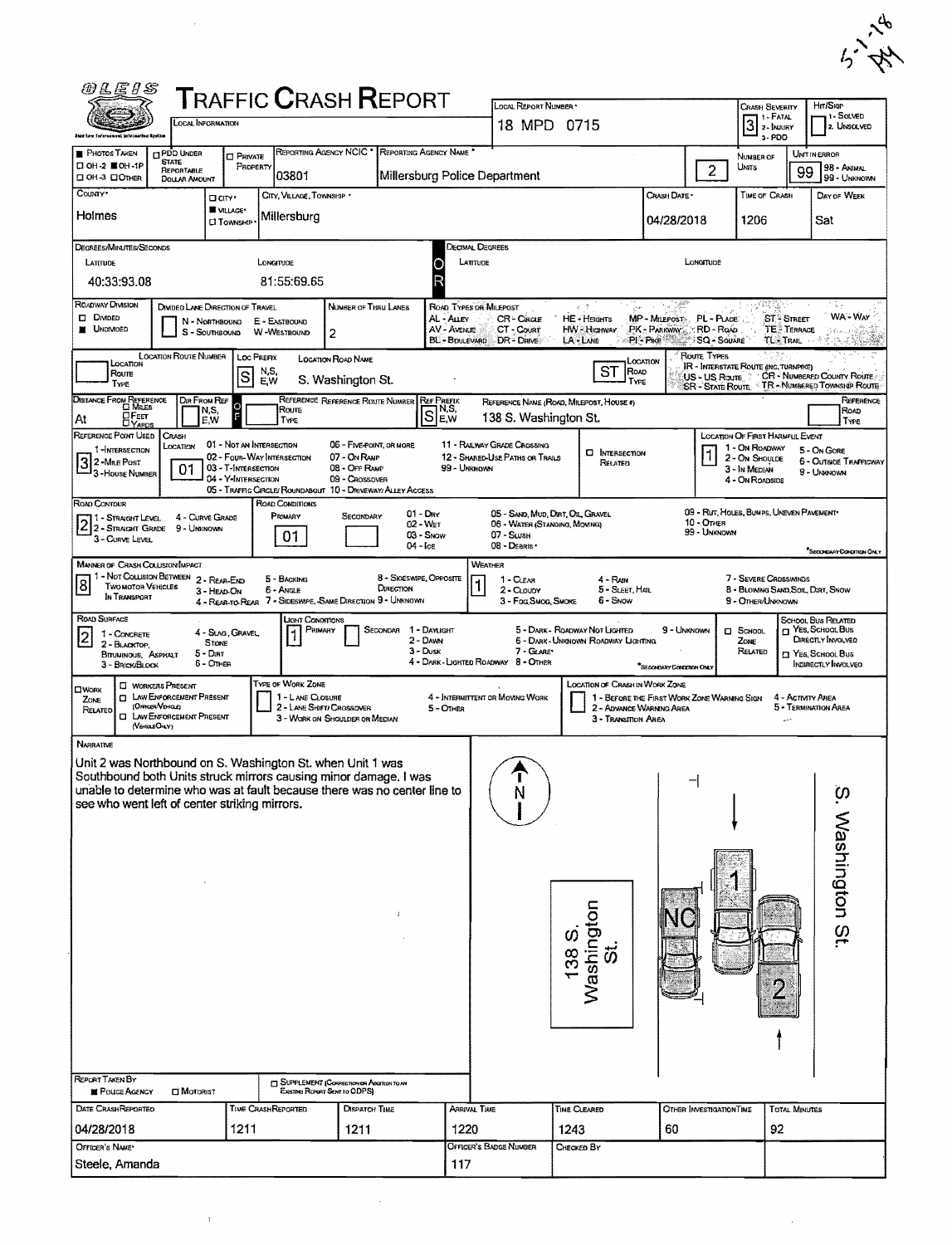| @LE1S                                                     |                                                | Unit                                                                  |                                                          |                                                                                 |                                                                           |                                                                                                                                 |                              |                                                                            |                                             |                      |                                                                      |                                                                             |                                                                                                                                                                                                                     |                     |  |
|-----------------------------------------------------------|------------------------------------------------|-----------------------------------------------------------------------|----------------------------------------------------------|---------------------------------------------------------------------------------|---------------------------------------------------------------------------|---------------------------------------------------------------------------------------------------------------------------------|------------------------------|----------------------------------------------------------------------------|---------------------------------------------|----------------------|----------------------------------------------------------------------|-----------------------------------------------------------------------------|---------------------------------------------------------------------------------------------------------------------------------------------------------------------------------------------------------------------|---------------------|--|
|                                                           |                                                |                                                                       |                                                          |                                                                                 |                                                                           |                                                                                                                                 |                              |                                                                            |                                             |                      | <b>LOCAL REPORT NUMBER</b>                                           | 18 MPD 0715                                                                 |                                                                                                                                                                                                                     |                     |  |
|                                                           |                                                |                                                                       |                                                          |                                                                                 |                                                                           |                                                                                                                                 |                              |                                                                            | OWNER PHONE NUMBER                          |                      |                                                                      | <b>DAMAGE SCALE</b>                                                         | <b>DAMAGE AREA</b>                                                                                                                                                                                                  |                     |  |
| Urat Number                                               |                                                | Barlow, Timothy, L                                                    |                                                          | OWNER NAME: LAST, FIRST, MIDDLE ( C SAME AS DRIVER )                            |                                                                           |                                                                                                                                 |                              |                                                                            | 330-464-1120                                |                      |                                                                      |                                                                             | FRONT                                                                                                                                                                                                               |                     |  |
| OWNER ADDRESS: CITY, STATE, ZIP                           |                                                |                                                                       | <b>CISAME AS DRIVER</b> )                                |                                                                                 |                                                                           |                                                                                                                                 |                              |                                                                            |                                             |                      |                                                                      | $\overline{2}$                                                              | Ω                                                                                                                                                                                                                   |                     |  |
| 13769 Twp. Rd. 473, Lakeville, OH, 44638                  |                                                |                                                                       |                                                          |                                                                                 |                                                                           |                                                                                                                                 |                              |                                                                            |                                             |                      |                                                                      | 1 - None                                                                    | σ                                                                                                                                                                                                                   | Έ                   |  |
| <b>LP STATE</b>                                           | LICENSE PLATE NUMBER                           |                                                                       |                                                          |                                                                                 |                                                                           | <b>VEHICLE IDENTIFICATION NUMBER</b>                                                                                            |                              |                                                                            |                                             |                      | # Occupants                                                          | 2 - MINOR                                                                   |                                                                                                                                                                                                                     |                     |  |
| OН                                                        | EFT8397                                        |                                                                       |                                                          |                                                                                 |                                                                           | 1FTWW33F61EA99244                                                                                                               |                              |                                                                            |                                             |                      | 4                                                                    | 3 - FUNCTIONAL                                                              | O                                                                                                                                                                                                                   |                     |  |
| <b>VEHICLE YEAR</b>                                       | <b>VEHICLE MAKE</b>                            |                                                                       |                                                          |                                                                                 |                                                                           | VEHICLE MODEL                                                                                                                   |                              |                                                                            |                                             | <b>VEHICLE COLOR</b> |                                                                      | 4 - DISABLING                                                               |                                                                                                                                                                                                                     |                     |  |
| 2001                                                      | Ford<br><b>INSURANCE COMPANY</b>               |                                                                       |                                                          |                                                                                 |                                                                           | F350 Series<br>POLICY NUMBER                                                                                                    |                              |                                                                            | GRN                                         |                      |                                                                      |                                                                             | о                                                                                                                                                                                                                   | Έ                   |  |
| PROOF OF<br>INSURANCE<br>SHOWN                            | Erie Ins. Co.                                  |                                                                       |                                                          |                                                                                 |                                                                           | Q08 6007658                                                                                                                     |                              | Towed BY                                                                   |                                             |                      |                                                                      | 9 - Unknown                                                                 | o                                                                                                                                                                                                                   |                     |  |
| CARRIER NAME, ADDRESS, CITY, STATE, ZIP                   |                                                |                                                                       |                                                          |                                                                                 |                                                                           |                                                                                                                                 |                              |                                                                            |                                             |                      |                                                                      |                                                                             | <b>FEAR</b><br><b>CARRIER PHONE</b>                                                                                                                                                                                 |                     |  |
| US DOT                                                    |                                                |                                                                       |                                                          |                                                                                 |                                                                           | CARGO BODY TYPE                                                                                                                 |                              |                                                                            |                                             |                      | TRAFFICWAY DESCRIPTION                                               |                                                                             |                                                                                                                                                                                                                     |                     |  |
|                                                           |                                                | VEHICLE WEIGHT GVWR/GCWR                                              |                                                          | 1 - LESS THAN OR EQUAL TO 10K LBS                                               |                                                                           | 01 - No CARGO BODY TYPE/NOT APPLICABL 09 - POLE<br>02 - Bus/Van (9-15 Seats, Inc Driver)                                        |                              | 10 - Cargo Tank                                                            |                                             |                      |                                                                      | 1 - Two-Way, Nor Divideo                                                    |                                                                                                                                                                                                                     |                     |  |
| HM PLACARD ID NO.                                         |                                                |                                                                       | 2 - 10,001 to 26,000 k Las<br>3 - MORE THAN 26.000K LBS. |                                                                                 |                                                                           | 03 - Bus (16+ Seats, Inc Driver)<br>04 - VEHICLE TOWING ANOTHER VEHICLE                                                         |                              | 11 - FLAT BED<br>$12 - D_{UMP}$                                            |                                             |                      |                                                                      |                                                                             | 2 - Two-Way, Not Divided, Continuous LEFT TURN LANE<br>3 - Two-Way, Divided, UNPROTECTED (PAINTED OR GRASS >4FT.) MEDIA                                                                                             |                     |  |
|                                                           |                                                |                                                                       | HAZARDOUS MATERIAL                                       |                                                                                 |                                                                           | 05 - Logging<br>05 - INTERMODAL CONTAINER CHASIS                                                                                |                              | 13 - CONGRETE MIXER<br>14 - AUTO TRANSPORTER                               |                                             |                      | 5 - ONE-WAY TRAFFIGWAY                                               | 4 - Two-WAY, DIVIDED, POSITIVE MEDIANBARRIER                                |                                                                                                                                                                                                                     |                     |  |
|                                                           | HM CLASS<br><b>NUMBER</b>                      | <b>CO</b> RELATED                                                     |                                                          |                                                                                 |                                                                           | 07 - CARGO VAN/ENGLOSED BOX<br>08 - GRAIN, CHIPS, GRAVEL                                                                        |                              | 15 - GARBAGE /REFUSE<br>99 - OTHER/UNKNOWN                                 |                                             |                      | <b>D</b> Hir / Skip Unit                                             |                                                                             |                                                                                                                                                                                                                     |                     |  |
| NON-MOTORIST LOCATION PRIOR TO IMPACT                     |                                                | 01 - INTERSECTION - MARKED CROSSWAL                                   |                                                          | Type or Use                                                                     |                                                                           | UNIT TYPE                                                                                                                       |                              |                                                                            |                                             |                      |                                                                      |                                                                             |                                                                                                                                                                                                                     |                     |  |
|                                                           | 03 - INTERSECTION OTHER                        | 02 - INTERSECTION - NO CROSSWALK                                      |                                                          | 1                                                                               |                                                                           | 07<br>01 - Sub-COMPACT                                                                                                          |                              |                                                                            |                                             |                      |                                                                      |                                                                             | PASSENGER VEHICLES (LESS THAN 9 PASSENGERS MED/HEAVY TRUCKS OR COMBO UNITS > 10K LBS BUS/VAN/LIMO(9 OR MORE INCLUDING DRIVER)<br>13 - SINGLE UNIT TRUCK OR VAN 2AXLE, 6 TIRES 21 - BUS/VAN (9-15 Seats, Inc Draver) |                     |  |
|                                                           |                                                | 04 - MIDBLOCK - MARKED CROSSWALK<br>05 - TRAVEL LANE - OTHER LOCATION |                                                          | 1 - PERSONAL<br>2 - COMMERCIAL                                                  |                                                                           | 02 - COMPACT<br>99 - UNKNOWN 03 - MID SIZE                                                                                      |                              |                                                                            |                                             |                      | 14 - SINGLE UNIT TRUCK: 3+ AXLES<br>15 - SINGLE UNIT TRUCK / TRAILER | NON MOTORIST                                                                | 22 - Bus (16+ Seats, Inc Driver)                                                                                                                                                                                    |                     |  |
|                                                           | 06 - BICYCLE LANE<br>07 - SHOULDER/ROADSIDE    |                                                                       |                                                          | 3 - GOVERNMENT                                                                  |                                                                           | OR HIT/SKIP<br>04 - Futu Size<br>05 - MINIVAN                                                                                   |                              |                                                                            | 17 - TRACTOR/SEMI-TRAILER                   |                      | 16 - TRUCK/TRACTOR (BOSTAIL)                                         |                                                                             | 23 - ANIMAL WITH RIDER<br>24 - ANIMAL WITH BUGGY, WAGON, SURREY                                                                                                                                                     |                     |  |
|                                                           | 08 - Sidewalk<br>09 - MEDIAN/CROSSING ISLAND   |                                                                       |                                                          |                                                                                 |                                                                           | 06 - Sport Uniuty Vehicle<br>07 - Pickup<br>08 - VAN                                                                            |                              |                                                                            | 18 - TRACTOR/DOUBLE<br>19 - Tractor/Triples |                      |                                                                      |                                                                             | 25 - BICYCLE/PEDACYCLIST<br>26 - Pedestrian/Skater                                                                                                                                                                  |                     |  |
|                                                           | 10 - DRIVE WAY ACCESS                          | 11 - SHARED-USE PATH OR TRAIL                                         |                                                          | <b>IN EMERGENCY</b><br><b>RESPONSE</b>                                          | 20 - OTHER MEDIHEAVY VEHICLE<br>09 - MOTORCYCLE<br>10 - Motorizeo Bicycle |                                                                                                                                 |                              |                                                                            |                                             |                      |                                                                      | 27 - OTHER NON-MOTORIST                                                     |                                                                                                                                                                                                                     |                     |  |
|                                                           | 12 - NON-TRAFFICWAY AREA<br>99 - OTHER/UNKNOWN |                                                                       |                                                          |                                                                                 |                                                                           | 11 - SNOVMOBILE/ATV                                                                                                             | 12 - OTHER PASSENGER VEHICLE |                                                                            |                                             |                      | HAS HM PLACARD                                                       |                                                                             |                                                                                                                                                                                                                     |                     |  |
| SPECIAL FUNCTION 01 - NONE                                | $02 - T$ AXI                                   |                                                                       |                                                          | 09 - AMBULANCE<br>$10 -$ Fire                                                   |                                                                           | 17 - FARM VEHICLE<br>18 - FARM EOUIPMENT                                                                                        |                              | MOST DAMAGED AREA                                                          |                                             |                      |                                                                      |                                                                             | Action                                                                                                                                                                                                              |                     |  |
| 01                                                        |                                                | 03 - RENTAL TRUCK (OVER 10KLBS)                                       |                                                          | 11 - HIGHWAY/MAINTENANCE<br>04 - Bus - SCHOOL (PUBLIC OR PRIVATE) 12 - MILITARY |                                                                           | 19 - MOTORHOME<br>20 - Golf Cart                                                                                                | 08                           | $01 - None$<br>02 - CENTER FRONT<br>03 - Right Front                       |                                             |                      | 08 - Lerr Sine<br>09 - LEFT FRONT<br>10 - Top and Windows            | 99 - UNKNOWN                                                                | 1 - Non-Contact<br>$\overline{5}$                                                                                                                                                                                   | 2 - Non-Collision   |  |
|                                                           | 05 - Bus - Transit<br>06 - Bus - Charter       |                                                                       |                                                          | 13 - Pouce<br>14 - Pusuc UTILITY                                                |                                                                           | 21 - Train<br>22 - OTHER (EXPLANAN MARAJIVE)                                                                                    |                              | <b>IMPACT ARE 04 - RIGHT SIDE</b><br>05 - Right Rear                       |                                             |                      | 11 - UNDERCARRIAGE<br>12 - LOAD/TRAILER                              |                                                                             | 3 - STRIKING<br>4 - STRUCK                                                                                                                                                                                          | 5 - Striking/Struck |  |
|                                                           | 07 - Bus - SHUTTLE<br>08 - Bus - OTHER         |                                                                       |                                                          | 15 - OTHER GOVERNMENT<br>16 - CONSTRUCTION EQIP.                                |                                                                           |                                                                                                                                 | 08                           | 06 - REAR CENTER<br>07 - LEFT REAR                                         |                                             |                      | 13 - TOTAL (ALL AREAS)<br>14 - OTHER                                 |                                                                             | 9 - Uninown                                                                                                                                                                                                         |                     |  |
| PRE-CRASH ACTIONS                                         |                                                |                                                                       |                                                          |                                                                                 |                                                                           |                                                                                                                                 |                              |                                                                            |                                             |                      |                                                                      |                                                                             |                                                                                                                                                                                                                     |                     |  |
| 01                                                        | <b>MOTORIST</b>                                | 01 - STRAIGHT AHEAD                                                   |                                                          | 07 - MAKING U-TURN                                                              |                                                                           | 13 - NEGOTIATING A CURVE                                                                                                        |                              | NON-MOTORIST                                                               |                                             |                      | 15 - ENTERING OR CROSSING SPECIFIED LOCATIO                          |                                                                             | 21 - OTHER NON-MOTORIST ACTION                                                                                                                                                                                      |                     |  |
| 99 - Unknown                                              |                                                | 02 - BACKING<br>03 - CHANGING LANES                                   |                                                          | 08 - ENTERING TRAFFIC LANS<br>09 - LEAVING TRAFFIC LANE                         |                                                                           |                                                                                                                                 | 14 - OTHER MOTORIST ACTIO    |                                                                            | 17 - WORKING                                |                      | 16 - WALKING RUNMING, JOGGING, PLAYING, CYCLING                      |                                                                             |                                                                                                                                                                                                                     |                     |  |
|                                                           |                                                | 04 - OVERTAKING/PASSING<br>05 - MAKING RIGHT TURN                     |                                                          | 10 - PARKED<br>11 - Slowing or Stoppeo in Traffic                               |                                                                           |                                                                                                                                 |                              |                                                                            | 18 - Pushing Vehicle                        |                      | 19 - APPROACHING OR LEAVING VEHICLE                                  |                                                                             |                                                                                                                                                                                                                     |                     |  |
| <b>CONTRIBUTING CIRCUMSTANCE</b>                          |                                                | 06 - MAKING LEFT TURN                                                 |                                                          | 12 - DRIVERLESS                                                                 |                                                                           |                                                                                                                                 |                              |                                                                            | 20 - STANDING                               |                      |                                                                      | <b>VEHICLE DEFECTS</b>                                                      |                                                                                                                                                                                                                     |                     |  |
| PRIMARY                                                   | MOTORIST<br>01 - None                          |                                                                       |                                                          | 11 - IMPROPER BACKING                                                           |                                                                           |                                                                                                                                 |                              | Non-Motorist<br>22 - Nove                                                  |                                             |                      |                                                                      |                                                                             | 01 - TURN SIGNALS                                                                                                                                                                                                   |                     |  |
| 08                                                        |                                                | 02 - FAILURE TO YIELD<br>03 - RAN RED LIGHT                           |                                                          |                                                                                 |                                                                           | 12 - IMPROPER START FROM PARKED POSITION<br>13 - STOPPED OR PARKED LLEGALLY                                                     |                              | 23 - IMPROPER CROSSING<br>24 - DARTING                                     |                                             |                      |                                                                      |                                                                             | 02 - HEAD LAMPS<br>03 - TAIL LAMPS<br>04 - BRAKES                                                                                                                                                                   |                     |  |
| SECONDARY                                                 |                                                | 04 - RAN STOP SIGN<br>05 - Exceeded Speed Limit                       |                                                          |                                                                                 |                                                                           | 14 - OPERATING VEHICLE IN NEGLIGENT MANNER<br>15 - Swering to Avoid (Due to External Conditions)                                |                              | 25 - LYING AND/OR LLEGALLY IN ROADWAY<br>26 - FALURE TO YIELD RIGHT OF WAY |                                             |                      |                                                                      |                                                                             | 05 - STEERING<br>06 - TIRE BLOWOUT                                                                                                                                                                                  |                     |  |
|                                                           |                                                | 06 - UNSAFE SPEED<br>07 - IMPROPER TURN                               |                                                          | 17 - FALURE TO CONTROL                                                          |                                                                           | 16 - WRONG SIDE/WRONG WAY                                                                                                       |                              | 27 - Not Visible (DARK Clothing)<br>28 - Inattentive                       |                                             |                      |                                                                      |                                                                             | 07 - WORN OR SLICK TIRES<br>08 - TRALER EQUIPMENT DEFECTIVE                                                                                                                                                         |                     |  |
|                                                           |                                                | 08 - LEFT OF CENTER<br>09 - Followed Too Closely/ACDA                 |                                                          |                                                                                 |                                                                           | 18 - Vision Osstruction<br>29 - FALURE TO OBEY TRAFFIC SIGNS<br>19 - Operating Defective Equipment<br>/SIGNALS/OFFICER          |                              |                                                                            |                                             |                      |                                                                      |                                                                             | 09 - MOTOR TROUBLE<br>10 - DISABLED FROM PRIOR ACCIDENT                                                                                                                                                             |                     |  |
| 99 - Unknown                                              |                                                | 10 - IMPROPER LANE CHANGE<br><b>PASSING OFF ROAD</b>                  |                                                          |                                                                                 |                                                                           | 20 - LOAD SHIFTING/FALLING/SPILLING<br>21 - OTHER IMPROPER ACTION                                                               |                              | 30 - WRONG SIDE OF THE ROAD<br>31 - OTHER NON-MOTORIST ACTION              |                                             |                      |                                                                      |                                                                             | 11 - OTHER DEFECTS                                                                                                                                                                                                  |                     |  |
| <b>SEQUENCE OF EVENTS</b>                                 |                                                |                                                                       |                                                          |                                                                                 |                                                                           | NON-COLUSION EVENTS<br>01 - OVERTURN/ROLLOVER                                                                                   |                              | 06 - EQUIPMENT FAILURE                                                     |                                             |                      |                                                                      |                                                                             |                                                                                                                                                                                                                     |                     |  |
| 20<br>FIRST                                               | Most                                           |                                                                       |                                                          |                                                                                 |                                                                           | 02 - FIRE/EXPLOSION<br>03 - IMMERSION                                                                                           |                              | 07 - SEPARATION OF UNITS                                                   | (BLOWN TIRE, BRAKE FAILURE, ETC)            |                      |                                                                      | 10 - Cross Median<br>11 - Cross Center Line<br>OPPOSITE DIRECTION OF TRAVEL |                                                                                                                                                                                                                     |                     |  |
| Harmful  <br>Event                                        | HARMFUL<br>Event                               |                                                                       |                                                          | 99 - UNKNOWN                                                                    |                                                                           | 04 - JACKKNIFE<br>05 - CARGO/EQUIPMENT LOSS OR SHIFT 09 - RAN OFF ROAD LEFT                                                     |                              | 08 - RAN OFF ROAD RIGHT                                                    |                                             |                      |                                                                      | 12 - DOWNHUL RUNAWAY<br>13 - OTHER NON-COLLISION                            |                                                                                                                                                                                                                     |                     |  |
| COLLISION WITH PERSON, VEHICLE OR OBJECT NOT FIXED        |                                                |                                                                       |                                                          |                                                                                 |                                                                           | COLLISION WITH FIXED, OBJECT                                                                                                    |                              |                                                                            |                                             |                      |                                                                      |                                                                             |                                                                                                                                                                                                                     |                     |  |
| 14 - PEDESTRIAN<br>15 - PEDALCYCLE                        |                                                |                                                                       |                                                          | 21 - PARKED MOTOR VEHICLE<br>22 - WORK ZONE MAINTENANCE EQUIPMENT               |                                                                           | 25 - IMPACT ATTENUATOR/CRASH CUSHION 3 - MECHAN CABLE BARRIER<br>26 - BRIDGE OVERHEAD STRUCTURE<br>27 - BRIDGE PIER OR ABUTMENT |                              | 34 - Meoian Guardral Barrier<br>35 - Median Concrete Barrier               |                                             |                      | 42 - CULVERT                                                         | 41 OTHER POST POLE<br>OR SUPPORT                                            | <b>48 - TREE</b><br>49 - FIRE HYDRANT<br>50 - WORK ZONE MAINTENANCE                                                                                                                                                 |                     |  |
| 16 - RALWAY VEHICLE (TRAIN, ENGLIE)<br>17 - Annial - Farn |                                                |                                                                       |                                                          | 23 - STRUCK BY FALLING, SHIFTING CARGO<br>OR ANYTHING SET IN MOTION BY A        |                                                                           | 28 - BRIDGE PARAPET<br>29 - BRIDGE RAIL                                                                                         |                              | 36 - MEDIAN OTHER BARRIER<br>37 - Traffic Sign Post                        |                                             |                      | 43 - Curs<br>44 - Олон                                               |                                                                             | EQUIPMENT<br>51 - WALL, BUILDING, TUNNEL                                                                                                                                                                            |                     |  |
| 18 - Animal Deer<br>19 - ANIMAL-OTHER                     |                                                |                                                                       | <b>MOTOR VEHICLE</b>                                     | 24 - OTHER MOVABLE OBJECT                                                       |                                                                           | 30 - GUARDRAIL FACE<br>31 - GUARORALEND                                                                                         |                              | 38 - Overhead Sign Post<br>39 - LIGHT/LUMINARIES SUPPORT                   |                                             |                      | $46 -$ FENCE                                                         | 45 - Embaniment                                                             | 52 - OTHER FIXED OBJECT                                                                                                                                                                                             |                     |  |
| 20 - MOTOR VEHICLE IN TRANSPORT                           |                                                |                                                                       |                                                          |                                                                                 |                                                                           | 32 - PORTABLE BARRIER                                                                                                           |                              | 40 - Unury Pole                                                            |                                             |                      | 47 - MALBOX                                                          |                                                                             |                                                                                                                                                                                                                     |                     |  |
| UNIT SPEED                                                |                                                | Posteo Speed                                                          | Traffic Control                                          | 01 - No Controls                                                                |                                                                           | 07 - RAILROAD CROSSBUCKS                                                                                                        |                              | 13 - Crosswalk LINES                                                       |                                             | UNT DIRECTION        |                                                                      | 1 - Noam                                                                    | 5 - Northeast                                                                                                                                                                                                       | 9 - UNKNOWN         |  |
| 18                                                        | 25                                             |                                                                       | 01                                                       | 02 - S rop Ston<br>03 - YIELD SIGN                                              |                                                                           | 08 - RAILROAD FLASHERS<br>09 - RALROAD GATES                                                                                    | $15 - O$ THER                | 14 - WALK/DON'T WALK                                                       |                                             | FROM                 | То<br>2                                                              | $2 -$ South<br>$3 - East$                                                   | 6 - Northwest<br>7 - SOUTHEAST                                                                                                                                                                                      |                     |  |
| <b>STATEO</b>                                             |                                                |                                                                       |                                                          | 04 - Traffic Skgnal<br>05 - TRAFFIC FLASHERS                                    |                                                                           | 10 - Costruction Barricade<br>11 - PERSON (FLAGGER, OFFICER                                                                     |                              | 16 - Not Reported                                                          |                                             |                      |                                                                      | 4 - WEST                                                                    | 8 - Southmest                                                                                                                                                                                                       |                     |  |
| $\Box$ Estimated                                          |                                                |                                                                       |                                                          | 06 - SCHOOL ZONE                                                                |                                                                           | 12 - PAVEMENT MARKINGS                                                                                                          |                              |                                                                            |                                             |                      |                                                                      |                                                                             |                                                                                                                                                                                                                     |                     |  |

 $\sim 40$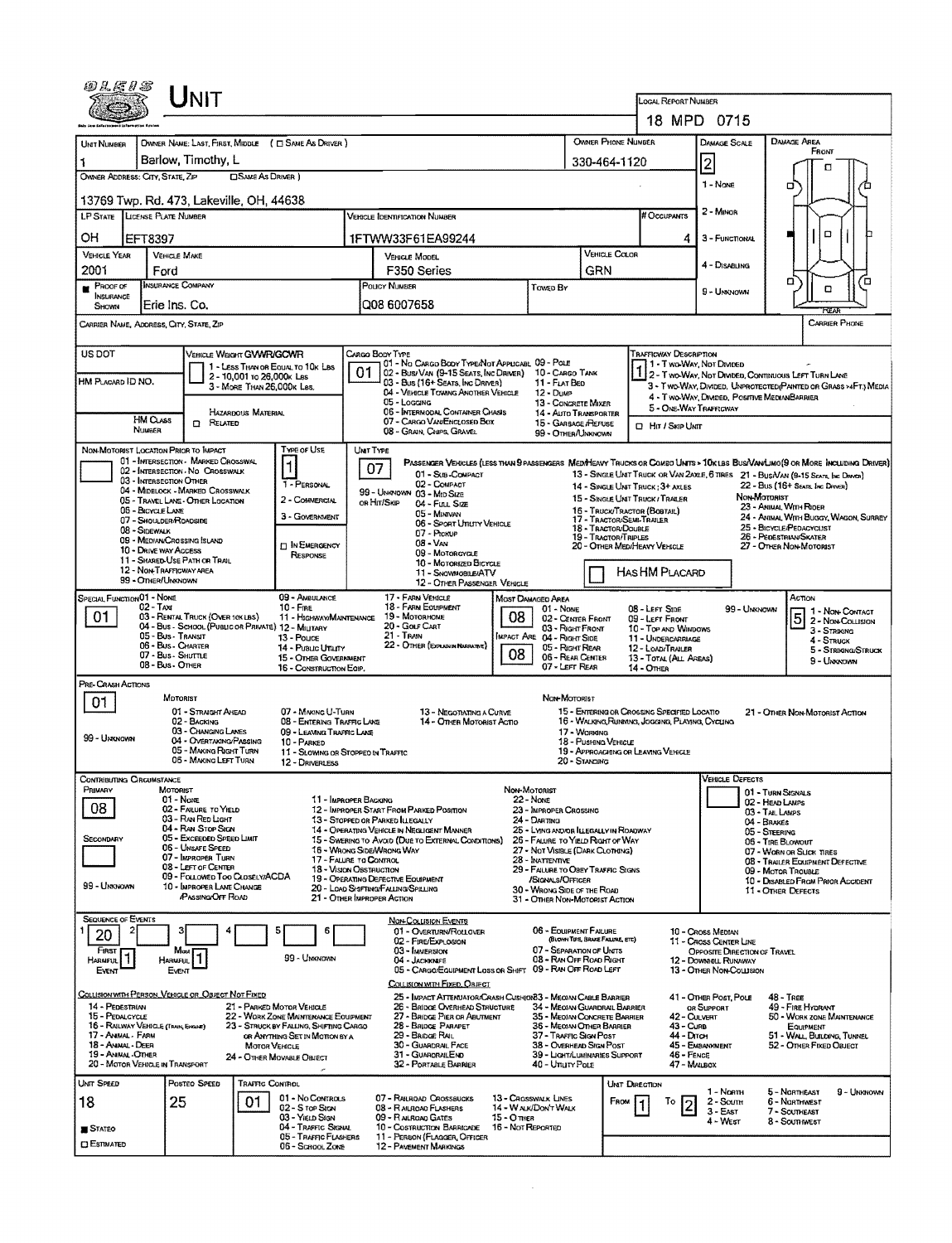| OLEIS                                                       |                                                 | Jnit                                                                  |                            |                                                                          |  |                                                                                                  |                   |                                                                            |               |                                                    |                                                                                                 |                                                      |                                      |                                                                                                                              |  |
|-------------------------------------------------------------|-------------------------------------------------|-----------------------------------------------------------------------|----------------------------|--------------------------------------------------------------------------|--|--------------------------------------------------------------------------------------------------|-------------------|----------------------------------------------------------------------------|---------------|----------------------------------------------------|-------------------------------------------------------------------------------------------------|------------------------------------------------------|--------------------------------------|------------------------------------------------------------------------------------------------------------------------------|--|
|                                                             |                                                 |                                                                       |                            |                                                                          |  |                                                                                                  |                   |                                                                            |               |                                                    | LOCAL REPORT NUMBER                                                                             | 18 MPD 0715                                          |                                      |                                                                                                                              |  |
| UNT NUMBER                                                  |                                                 |                                                                       |                            | OWNER NAME: LAST, FIRST, MIDDLE ( C SAME AS DRIVER )                     |  |                                                                                                  |                   |                                                                            |               | OWNER PHONE NUMBER                                 |                                                                                                 | DAMAGE SCALE                                         |                                      | DAMAGE AREA                                                                                                                  |  |
| 2                                                           | Perry, Eddy, D                                  |                                                                       |                            |                                                                          |  |                                                                                                  |                   |                                                                            |               | 330-390-0140                                       |                                                                                                 | 2                                                    |                                      | FRONT<br>□                                                                                                                   |  |
| OWNER ADDRESS: CITY, STATE, ZIP<br><b>DSAME AS DRIVER</b> ) |                                                 |                                                                       |                            |                                                                          |  |                                                                                                  |                   |                                                                            |               |                                                    |                                                                                                 |                                                      |                                      |                                                                                                                              |  |
| 6483 Twp. Rd. 522, Millersburg, OH, 44654                   |                                                 |                                                                       |                            |                                                                          |  |                                                                                                  |                   |                                                                            |               |                                                    | 1 - None<br>2 - MINOR                                                                           |                                                      | σ                                    |                                                                                                                              |  |
| LP STATE LICENSE PLATE NUMBER                               |                                                 |                                                                       |                            |                                                                          |  | <b>VERICLE IDENTIFICATION NUMBER</b>                                                             |                   |                                                                            |               |                                                    | <b># Occupants</b>                                                                              |                                                      |                                      |                                                                                                                              |  |
| OН                                                          | <b>FXL6674</b>                                  |                                                                       |                            |                                                                          |  | 1FTPX14V56FB39455                                                                                |                   |                                                                            |               |                                                    | 1.                                                                                              | 3 - FUNCTIONAL                                       |                                      | о                                                                                                                            |  |
| <b>VEHICLE YEAR</b><br>2006                                 | <b>VEHICLE MAKE</b>                             |                                                                       |                            |                                                                          |  | <b>VEHICLE MODEL</b>                                                                             |                   |                                                                            |               | <b>VEHICLE COLOR</b>                               |                                                                                                 | 4 - DISABUNG                                         |                                      |                                                                                                                              |  |
| PROOF OF                                                    | Ford<br>INSURANCE COMPANY                       |                                                                       |                            |                                                                          |  | F <sub>150</sub> Series<br>POLICY NUMBER                                                         |                   | Toweo By                                                                   | <b>RED</b>    |                                                    |                                                                                                 |                                                      |                                      | o<br>้อ<br>$\Box$                                                                                                            |  |
| <b>INSURANCE</b><br>SHOWN                                   | Nationwide                                      |                                                                       |                            |                                                                          |  | P234H312545                                                                                      |                   |                                                                            |               |                                                    |                                                                                                 | 9 - UNKNOWN                                          |                                      | ਲਵਸ਼                                                                                                                         |  |
| CARRIER NAME, ACORESS, CITY, STATE, ZIP                     |                                                 |                                                                       |                            |                                                                          |  |                                                                                                  |                   |                                                                            |               |                                                    |                                                                                                 |                                                      |                                      | <b>CARRIER PHONE</b>                                                                                                         |  |
| US DOT                                                      |                                                 | VEHICLE WEIGHT GVWR/GCWR                                              |                            |                                                                          |  | CARGO BODY TYPE<br>01 - No CARGO BODY TYPE/NOT APPUCABL 09 - POLE                                |                   |                                                                            |               |                                                    | Trafficway Description                                                                          | 1 - Two-Way, Not Divided                             |                                      |                                                                                                                              |  |
| HM PLACARD ID NO.                                           |                                                 |                                                                       | 2 - 10,001 To 26,000x Las  | 1 - LESS THAN OR EQUAL TO TOX LBS                                        |  | 02 - Busi VAN (9-15 SEATS, INC DRIVER) 10 - CARGO TANK<br>03 - Bus (16+ Seats, Inc Driver)       |                   | 11 - FLAT BED                                                              |               |                                                    |                                                                                                 |                                                      |                                      | 1 2 - Two-Way, Not Divided, Continuous Left Turn Lane                                                                        |  |
|                                                             |                                                 |                                                                       | 3 - MORE THAN 26,000K LBS. |                                                                          |  | 04 - VEHICLE TOWNG ANOTHER VEHICLE<br>05 - Locano                                                |                   | 12 - Dukp                                                                  |               |                                                    |                                                                                                 | 4 - Two-Way, DWDED, POSITIVE MEDIANBARRIER           |                                      | 3 - Two-Way, Divideo, Unprotected (Painted or Grass > 4Ft.) Media                                                            |  |
|                                                             | <b>HM Cuss</b>                                  | <b>CI RELATED</b>                                                     | HAZARDOUS MATERIAL         |                                                                          |  | 06 - INTERMODAL CONTAINER CHASIS<br>07 - CARGO VAN ENGLOSED BOX                                  |                   | 13 - CONCRETE MIXER<br>14 - AUTO TRANSPORTER                               |               |                                                    | 5 - ONE-WAY TRAFFICWAY                                                                          |                                                      |                                      |                                                                                                                              |  |
|                                                             | NUMBER                                          |                                                                       |                            |                                                                          |  | 08 - GRAIN, CHIPS, GRAVEL                                                                        |                   | 15 - GARBAGE /REFUSE<br>99 - OTHER/UNKNOWN                                 |               |                                                    | <b>D</b> Hit / Skip Unit                                                                        |                                                      |                                      |                                                                                                                              |  |
| NON-MOTORIST LOCATION PRIOR TO IMPACT                       |                                                 | 01 - INTERSECTION - MARKED CROSSWAL                                   |                            | TYPE OF USE                                                              |  | UNIT TYPE                                                                                        |                   |                                                                            |               |                                                    |                                                                                                 |                                                      |                                      | PASSENGER VEHICLES (LESS THAN 9 PASSENGERS MEDIMEAVY TRUCKS OR COMBO UNITS > 10K LBS BUS/VAN/LMO(9 OR MORE INCLUDING DRIVER) |  |
|                                                             | 03 - INTERSECTION OTHER                         | 02 - INTERSECTION - NO CROSSWALK                                      |                            | 1                                                                        |  | 07<br>01 - Sub-Compact<br>02 - COMPACT                                                           |                   |                                                                            |               |                                                    |                                                                                                 |                                                      |                                      | 13 - SINGLE UNIT TRUCK OR VAN 2AXLE, 6 TIRES 21 - BUS/VAN (9-15 SEATS, INC DRAWN)                                            |  |
|                                                             |                                                 | 04 - MIDBLOCK - MARKED CROSSWALK<br>05 - TRAVEL LANE - OTHER LOCATION |                            | 1 - PERSONAL<br>2 - COMMERCIAL                                           |  | 99 - UNIGNOWN 03 - MID SIZE<br>OR HIT/SKIP                                                       |                   |                                                                            |               |                                                    | 14 - SINGLE UNIT TRUCK; 3+ AXLES<br>15 - SINGLE UNT TRUCK / TRAILER                             |                                                      | NON MOTORIST                         | 22 - Bus (16+ Seats, Inc Draver)                                                                                             |  |
|                                                             | 06 - BICYCLE LANE<br>07 - Shoulder/Roadside     |                                                                       |                            | 3 - GOVERNMENT                                                           |  | 04 - Fut, Size<br>05 - Monvan                                                                    |                   |                                                                            |               | 17 - TRACTOR/SEMI-TRAILER                          | 16 - TRUCK/TRACTOR (BOBTAIL)                                                                    |                                                      |                                      | 23 - ANIMAL WITH RIDER<br>24 - ANIMAL WITH BUGGY, WAGON, SURREY                                                              |  |
| 08 - Sidewalk                                               | 09 - MEDIAN CROSSING ISLAND                     |                                                                       |                            |                                                                          |  | 06 - SPORT UTIUTY VEHICLE<br>07 - Pickup                                                         |                   |                                                                            |               | 18 - TRACTOR/DOUBLE<br><b>19 - TRACTOR/TRIPLES</b> |                                                                                                 |                                                      |                                      | 25 - BICYCLE/PEDACYCUST<br>26 - PEDESTRIAN/SKATER                                                                            |  |
|                                                             | 10 - DRIVE WAY ACCESS                           | 11 - SHARED-USE PATH OR TRAIL                                         |                            | <b>D IN EMERGENCY</b><br>RESPONSE                                        |  | 08 - VAN<br>09 - Motoncycle                                                                      |                   |                                                                            |               |                                                    | 20 - OTHER MEDIHEAVY VEHICLE                                                                    |                                                      |                                      | 27 - OTHER NON-MOTORIST                                                                                                      |  |
|                                                             | 12 - NON-TRAFFICWAY AREA<br>99 - OTHER/LINKNOWN |                                                                       |                            |                                                                          |  | 10 - Motorizeo Bicycle<br>11 - SNOWMOBILE/ATV                                                    |                   |                                                                            |               |                                                    | HASHM PLACARD                                                                                   |                                                      |                                      |                                                                                                                              |  |
| SPECIAL FUNCTION 01 - NONE                                  |                                                 |                                                                       |                            | 09 - AMBULANCE                                                           |  | 12 - OTHER PASSENGER VEHICLE<br>17 - FARM VEHICLE                                                |                   | MOST DAMAGED AREA                                                          |               |                                                    |                                                                                                 |                                                      |                                      | ACTION                                                                                                                       |  |
| 01                                                          | $02 - TAXI$                                     | 03 - RENTAL TRUCK (OVER 10KLBS)                                       |                            | $10 -$ Fire<br>11 - Highway/Maintenance                                  |  | 18 - FARM EQUIPMENT<br>19 - Мотокноме                                                            | 08.               | 01 - Nove<br>02 - CENTER FRONT                                             |               |                                                    | 08 - LEFT SIDE<br>09 - LEFT FRONT                                                               | 99 - Unxnown                                         |                                      | 1 1 - Non-Contact<br>$\overline{5}$<br>2 - Non-Counsion                                                                      |  |
|                                                             | 05 - Bus - Transit                              |                                                                       |                            | 04 - Bus - School (Public or Private) 12 - MillTARY<br>13 - Pouce        |  | 20 - Golf Cart<br>21 - TRAIN                                                                     |                   | 03 - Right Front<br><b>IMPACT ARE 04 - RIGHT SIDE</b>                      |               |                                                    | 10 - TOP AND WINDOWS<br>11 - UNDERGARRIAGE                                                      |                                                      |                                      | 3 - STRIKING<br>4 - Struck                                                                                                   |  |
|                                                             | 06 - Bus - Charter<br>07 - Bus - SHUTTLE        |                                                                       |                            | 14 - Pueuc Unury<br>15 - OTHER GOVERNMENT                                |  | 22 - OTHER (EXPLANATIONE)                                                                        | 80                | 05 - Right REAR<br>06 - REAR CENTER                                        |               |                                                    | 12 - LOAD/TRAILER<br>13 - TOTAL (ALL AREAS)                                                     |                                                      |                                      | 5 - STRIKING/STRUCK                                                                                                          |  |
|                                                             | 08 - Bus - OTHER                                |                                                                       |                            | 16 - CONSTRUCTION EOIP.                                                  |  |                                                                                                  |                   | 07 - LEFT REAR                                                             |               |                                                    | <b>14 - OTHER</b>                                                                               |                                                      |                                      | 9 - Unknown                                                                                                                  |  |
| PRE- CRASH ACTIONS<br>01                                    | MOTORIST                                        |                                                                       |                            |                                                                          |  |                                                                                                  |                   | Non-Motorust                                                               |               |                                                    |                                                                                                 |                                                      |                                      |                                                                                                                              |  |
|                                                             |                                                 | 01 - STRAIGHT AHEAD<br>02 - BACKING                                   |                            | 07 - MAKING U-TURN<br>08 - ENTERING TRAFFIC LANE                         |  | 13 - NEGOTIATING A CURVE<br>14 - OTHER MOTORIST ACTIO                                            |                   |                                                                            |               |                                                    | 15 - ENTERING OR CROSSING SPECIFIED LOCATIO<br>16 - WALKING, RUNNING, JOGGING, PLAYING, CYCLING |                                                      |                                      | 21 - Other Non-Motorist Action                                                                                               |  |
| 99 - Unknown                                                |                                                 | 03 - CHANGING LANES<br>04 - OVERTAKING/PASSING                        |                            | 09 - LEAVING TRAFFIC LANE                                                |  |                                                                                                  |                   |                                                                            | 17 - WORKING  | 18 - Pus-ang VEHICLE                               |                                                                                                 |                                                      |                                      |                                                                                                                              |  |
|                                                             |                                                 | 05 - MAKING RIGHT TURN<br>06 - MAKING LEFT TURN                       |                            | 10 - PARKED<br>11 - SLOWING OR STOPPED IN TRAFFIC<br>12 - DRIVERLESS     |  |                                                                                                  |                   |                                                                            | 20 - STANDING |                                                    | 19 - APPROACHING OR LEAVING VEHICLE                                                             |                                                      |                                      |                                                                                                                              |  |
| CONTRIBUTING CIRCUMSTANCE                                   |                                                 |                                                                       |                            |                                                                          |  |                                                                                                  |                   |                                                                            |               |                                                    |                                                                                                 | <b>VEHICLE DEFECTS</b>                               |                                      |                                                                                                                              |  |
| Primary                                                     | MOTORIST<br>$01 - None$                         |                                                                       |                            | 11 - IMPROPER BACKING                                                    |  |                                                                                                  |                   | Non-Motorist<br><b>22 - NONE</b>                                           |               |                                                    |                                                                                                 |                                                      | 01 - TURN SIGNALS<br>02 - HEAD LAMPS |                                                                                                                              |  |
| 08                                                          |                                                 | 02 - FNLURE TO YIELD<br>03 - RAN RED LIGHT                            |                            |                                                                          |  | 12 - IMPROPER START FROM PARKED POSITION<br>13 - STOPPED OR PARKED ILLEGALLY                     |                   | 23 - IMPROPER CROSSING<br>24 - DARTING                                     |               |                                                    |                                                                                                 |                                                      | 03-TAILLAMPS<br>04 - BRAKES          |                                                                                                                              |  |
| SECONDARY                                                   |                                                 | 04 - RAN STOP SIGN<br>05 - Exceeded Speed Limit                       |                            |                                                                          |  | 14 - Operating Vehicle in Negligent Manner<br>15 - Swering to Avoid (Due to External Conditions) |                   | 25 - LYING ANDIOR LLEGALLY IN ROADWAY<br>26 - FALURE TO YIELD RIGHT OF WAY |               |                                                    |                                                                                                 |                                                      | 05 - Steening                        | 06 - TIRE BLOWOUT                                                                                                            |  |
|                                                             |                                                 | 06 - UNSAFE SPEED<br>07 - IMPROPER TURN                               |                            | 17 - FALURE TO CONTROL                                                   |  | 16 - WRONG SIDE/WRONG WAY                                                                        |                   | 27 - NOT VISIBLE (DARK CLOTHING)<br>28 - INATTENTIVE                       |               |                                                    |                                                                                                 |                                                      |                                      | 07 - WORN OR SLICK TIRES                                                                                                     |  |
|                                                             |                                                 | 08 - LEFT OF CENTER<br>09 - Followed Too Closely/ACDA                 |                            | <b>18 - VISION OBSTRUCTION</b>                                           |  | 19 - OPERATING DEFECTIVE EQUIPMENT                                                               |                   | 29 - FALURE TO OBEY TRAFFIC SIGNS<br>/SIGNALS/OFFICER                      |               |                                                    |                                                                                                 |                                                      |                                      | 08 - TRAILER EQUIPMENT DEFECTIVE<br>09 - MOTOR TROUBLE                                                                       |  |
| 99 - UNKNOWN                                                |                                                 | 10 - IMPROPER LANE CHANGE<br><b>/PASSING/OFF ROAD</b>                 |                            |                                                                          |  | 20 - LOAD SHIFTING/FALLING/SPILLING<br>21 - OTHER IMPROPER ACTION                                |                   | 30 - WRONG SIDE OF THE ROAD<br>31 - OTHER NON-MOTORIST ACTION              |               |                                                    |                                                                                                 |                                                      |                                      | 10 - DISABLED FROM PRIOR ACCIDENT<br>11 - OTHER DEFECTS                                                                      |  |
| <b>SEQUENCE OF EVENTS</b>                                   |                                                 |                                                                       |                            |                                                                          |  | <b>NON-COLUSION EVENTS</b>                                                                       |                   |                                                                            |               |                                                    |                                                                                                 |                                                      |                                      |                                                                                                                              |  |
| 20                                                          |                                                 |                                                                       |                            | 6                                                                        |  | 01 - OVERTURN/ROLLOVER<br>02 - FIRE/EXPLOSION                                                    |                   | 06 - EQUIPMENT FAILURE                                                     |               | (BLOWN TIRE, BRAKE FAILURE, ETC)                   |                                                                                                 | 10 - Cross Median<br>11 - Cross Center Line          |                                      |                                                                                                                              |  |
| FIRST<br>HARMFUL                                            | Most<br><b>HARMFUL</b>                          |                                                                       |                            | 99 - Unknown                                                             |  | 03 - IMMERSION<br>04 - JACKKNIFE                                                                 |                   | 07 - SEPARATION OF UNITS<br>08 - RAN OFF ROAD RIGHT                        |               |                                                    |                                                                                                 | OPPOSITE DIRECTION OF TRAVEL<br>12 - DOWNHIL RUNAWAY |                                      |                                                                                                                              |  |
| Event                                                       | Event                                           |                                                                       |                            |                                                                          |  | 05 - CARGO/EQUIPMENT LOSS OR SHIFT 09 - RAN OFF ROAD LEFT                                        |                   |                                                                            |               |                                                    |                                                                                                 | 13 - OTHER NON-COLLISION                             |                                      |                                                                                                                              |  |
| COLUSION WITH PERSON, VEHICLE OR OBJECT NOT FIXED           |                                                 |                                                                       |                            |                                                                          |  | COLLISION WITH FIXED, OBJECT<br>25 - IMPACT ATTENUATOR/CRASH CUSHION 83 - MEDIAN CASLE BARRIER   |                   |                                                                            |               |                                                    |                                                                                                 | 41 - OTHER POST, POLE                                |                                      | $48 -$ TREE                                                                                                                  |  |
| 14 - PEOESTRIAN<br>15 - PEDALCYCLE                          |                                                 |                                                                       |                            | 21 - PARKED MOTOR VEHICLE<br>22 - WORK ZONE MAINTENANCE EQUIPMENT        |  | 26 - BRIDGE OVERHEAD STRUCTURE<br>27 - Bridge Pier or Abutment                                   |                   | 34 - Median Guardral Barrier<br>35 - Median Concrete Barrier               |               |                                                    | 42 - CULVERT                                                                                    | OR SUPPORT                                           |                                      | 49 - FIRE HYDRANT<br>50 - WORK ZONE MAINTENANCE                                                                              |  |
| 16 - RAILWAY VEHICLE (TRAH, ENGINE)<br>17 - Anamal - Farm   |                                                 |                                                                       |                            | 23 - STRUCK BY FALLING, SHIFTING CARGO<br>OR ANYTHING SET IN MOTION BY A |  | 28 - Bridge Parapet<br>29 - BRIDGE RAIL                                                          |                   | 36 - Median Other Barrier<br>37 - TRAFFIC SIGN POST                        |               |                                                    | 43 - Cune<br>44 - Олон                                                                          |                                                      |                                      | EQUIPMENT<br>51 - WALL BUILDING, TUNNEL                                                                                      |  |
| 18 - ANMAL - DEER<br>19 - ANIMAL-OTHER                      |                                                 |                                                                       | MOTOR VEHICLE              | 24 - OTHER MOVABLE OBJECT                                                |  | <b>30 - GUARDRAIL FACE</b><br>31 - GUARDRAILEND                                                  |                   | 38 - OverHeAD SIGN Post<br>39 - Light/Luntharies Support                   |               |                                                    | 46 - FENCE                                                                                      | 45 - EMBANKWENT                                      |                                      | 52 - Other Fixed Object                                                                                                      |  |
| 20 - MOTOR VEHICLE IN TRANSPORT<br>UNIT SPEED               |                                                 | Posted Speed                                                          | TRAFFIC CONTROL            |                                                                          |  | 32 - PORTABLE BARRIER                                                                            |                   | 40 - Umury Pole                                                            |               | UNIT DIRECTION                                     | 47 - MAILBOX                                                                                    |                                                      |                                      |                                                                                                                              |  |
| 20                                                          | 25                                              |                                                                       | 01                         | 01 - No Controls                                                         |  | 07 - RAILROAD CROSSBUCKS                                                                         |                   | 13 - Crosswalk Lines                                                       |               | FROM                                               | Τo<br>っ                                                                                         | 1 - North<br>2 - South                               |                                      | 5 - NORTHEAST<br>9 - UNKNOWN<br><b>6 - NORTHWEST</b>                                                                         |  |
|                                                             |                                                 |                                                                       |                            | 02 - Stor Slav<br>03 - YIELD Stan                                        |  | 08 - RAILROAD FLASHERS<br>09 - RALROAD GATES                                                     | $15 - O$ mea      | 14 - W ALK/DON'T WALK                                                      |               |                                                    |                                                                                                 | $3 - East$<br>4 - West                               |                                      | 7 - SOUTHEAST<br>8 - Southwest                                                                                               |  |
| $\square$ Stated                                            |                                                 |                                                                       |                            | 04 - TRAFFIC SIGNAL<br>05 - TRAFFIC FLASHERS                             |  | <b>10 - COSTRUCTION BARRICADE</b><br>11 - PERSON (FLAGGER, OFFICER                               | 16 - Not Reported |                                                                            |               |                                                    |                                                                                                 |                                                      |                                      |                                                                                                                              |  |
| <b>ESTIMATED</b>                                            |                                                 |                                                                       |                            | 06 - SCHOOL ZONE                                                         |  | 12 - PAVEMENT MARKINGS                                                                           |                   |                                                                            |               |                                                    |                                                                                                 |                                                      |                                      |                                                                                                                              |  |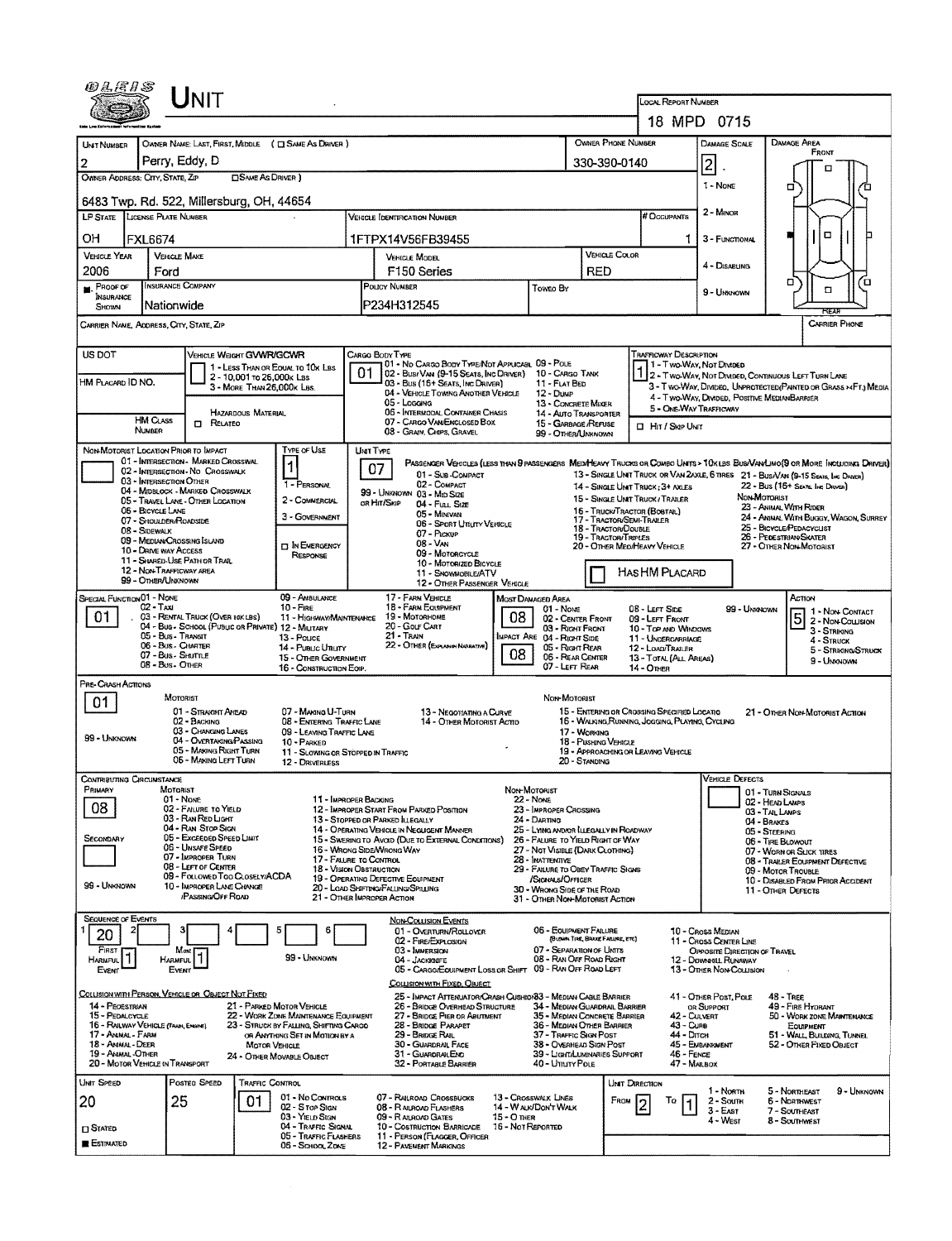|                                                                                                             | <i>@LE1S</i>                                                                                                                                                                                                                                                                                                                                                                                                                                                                                                                                                                                                                                                                                                                                                                                                                                                                                                                                                                                                                                                                                                                                                                                                                                                                                                                                                                                                                                                                                                                                                                                                                                                                                                                                                                                                                                                                                                                                                                                                                                                                                                                                                                                                                                                                                                                                                                                                                                                                                                                                                                                                                                                                                                                                                                                                                                                                                                                                                                                                                                                                                                                                                                                                                                                                                                                                                                                                                                                                                                                                                                                                                                                                                                                                                                                                                                                                                                                                                                                                                                                                                                                                                                                                                                                                                                                                                                                                                                                                                                                                                                                                                                                                                                                                                                                                                                                                                                                                                                                                                                                                                                                                                                                                                                                                                                                                                                                                                                                                                                                                                                                                                                                                                                                                                                                                                                                                                                                                                                                                                                         |                   |          |    |  |          | <b>MOTORIST / NON-MOTORIST / OCCUPANT</b> |  |  |    |                     |   |  |   |
|-------------------------------------------------------------------------------------------------------------|------------------------------------------------------------------------------------------------------------------------------------------------------------------------------------------------------------------------------------------------------------------------------------------------------------------------------------------------------------------------------------------------------------------------------------------------------------------------------------------------------------------------------------------------------------------------------------------------------------------------------------------------------------------------------------------------------------------------------------------------------------------------------------------------------------------------------------------------------------------------------------------------------------------------------------------------------------------------------------------------------------------------------------------------------------------------------------------------------------------------------------------------------------------------------------------------------------------------------------------------------------------------------------------------------------------------------------------------------------------------------------------------------------------------------------------------------------------------------------------------------------------------------------------------------------------------------------------------------------------------------------------------------------------------------------------------------------------------------------------------------------------------------------------------------------------------------------------------------------------------------------------------------------------------------------------------------------------------------------------------------------------------------------------------------------------------------------------------------------------------------------------------------------------------------------------------------------------------------------------------------------------------------------------------------------------------------------------------------------------------------------------------------------------------------------------------------------------------------------------------------------------------------------------------------------------------------------------------------------------------------------------------------------------------------------------------------------------------------------------------------------------------------------------------------------------------------------------------------------------------------------------------------------------------------------------------------------------------------------------------------------------------------------------------------------------------------------------------------------------------------------------------------------------------------------------------------------------------------------------------------------------------------------------------------------------------------------------------------------------------------------------------------------------------------------------------------------------------------------------------------------------------------------------------------------------------------------------------------------------------------------------------------------------------------------------------------------------------------------------------------------------------------------------------------------------------------------------------------------------------------------------------------------------------------------------------------------------------------------------------------------------------------------------------------------------------------------------------------------------------------------------------------------------------------------------------------------------------------------------------------------------------------------------------------------------------------------------------------------------------------------------------------------------------------------------------------------------------------------------------------------------------------------------------------------------------------------------------------------------------------------------------------------------------------------------------------------------------------------------------------------------------------------------------------------------------------------------------------------------------------------------------------------------------------------------------------------------------------------------------------------------------------------------------------------------------------------------------------------------------------------------------------------------------------------------------------------------------------------------------------------------------------------------------------------------------------------------------------------------------------------------------------------------------------------------------------------------------------------------------------------------------------------------------------------------------------------------------------------------------------------------------------------------------------------------------------------------------------------------------------------------------------------------------------------------------------------------------------------------------------------------------------------------------------------------------------------------------------------------------------------------------------------------------------|-------------------|----------|----|--|----------|-------------------------------------------|--|--|----|---------------------|---|--|---|
|                                                                                                             |                                                                                                                                                                                                                                                                                                                                                                                                                                                                                                                                                                                                                                                                                                                                                                                                                                                                                                                                                                                                                                                                                                                                                                                                                                                                                                                                                                                                                                                                                                                                                                                                                                                                                                                                                                                                                                                                                                                                                                                                                                                                                                                                                                                                                                                                                                                                                                                                                                                                                                                                                                                                                                                                                                                                                                                                                                                                                                                                                                                                                                                                                                                                                                                                                                                                                                                                                                                                                                                                                                                                                                                                                                                                                                                                                                                                                                                                                                                                                                                                                                                                                                                                                                                                                                                                                                                                                                                                                                                                                                                                                                                                                                                                                                                                                                                                                                                                                                                                                                                                                                                                                                                                                                                                                                                                                                                                                                                                                                                                                                                                                                                                                                                                                                                                                                                                                                                                                                                                                                                                                                                      |                   |          |    |  |          |                                           |  |  |    | LOCAL REPORT NUMBER |   |  |   |
|                                                                                                             |                                                                                                                                                                                                                                                                                                                                                                                                                                                                                                                                                                                                                                                                                                                                                                                                                                                                                                                                                                                                                                                                                                                                                                                                                                                                                                                                                                                                                                                                                                                                                                                                                                                                                                                                                                                                                                                                                                                                                                                                                                                                                                                                                                                                                                                                                                                                                                                                                                                                                                                                                                                                                                                                                                                                                                                                                                                                                                                                                                                                                                                                                                                                                                                                                                                                                                                                                                                                                                                                                                                                                                                                                                                                                                                                                                                                                                                                                                                                                                                                                                                                                                                                                                                                                                                                                                                                                                                                                                                                                                                                                                                                                                                                                                                                                                                                                                                                                                                                                                                                                                                                                                                                                                                                                                                                                                                                                                                                                                                                                                                                                                                                                                                                                                                                                                                                                                                                                                                                                                                                                                                      |                   |          |    |  |          |                                           |  |  |    |                     |   |  |   |
|                                                                                                             |                                                                                                                                                                                                                                                                                                                                                                                                                                                                                                                                                                                                                                                                                                                                                                                                                                                                                                                                                                                                                                                                                                                                                                                                                                                                                                                                                                                                                                                                                                                                                                                                                                                                                                                                                                                                                                                                                                                                                                                                                                                                                                                                                                                                                                                                                                                                                                                                                                                                                                                                                                                                                                                                                                                                                                                                                                                                                                                                                                                                                                                                                                                                                                                                                                                                                                                                                                                                                                                                                                                                                                                                                                                                                                                                                                                                                                                                                                                                                                                                                                                                                                                                                                                                                                                                                                                                                                                                                                                                                                                                                                                                                                                                                                                                                                                                                                                                                                                                                                                                                                                                                                                                                                                                                                                                                                                                                                                                                                                                                                                                                                                                                                                                                                                                                                                                                                                                                                                                                                                                                                                      |                   |          |    |  |          |                                           |  |  |    |                     |   |  |   |
|                                                                                                             |                                                                                                                                                                                                                                                                                                                                                                                                                                                                                                                                                                                                                                                                                                                                                                                                                                                                                                                                                                                                                                                                                                                                                                                                                                                                                                                                                                                                                                                                                                                                                                                                                                                                                                                                                                                                                                                                                                                                                                                                                                                                                                                                                                                                                                                                                                                                                                                                                                                                                                                                                                                                                                                                                                                                                                                                                                                                                                                                                                                                                                                                                                                                                                                                                                                                                                                                                                                                                                                                                                                                                                                                                                                                                                                                                                                                                                                                                                                                                                                                                                                                                                                                                                                                                                                                                                                                                                                                                                                                                                                                                                                                                                                                                                                                                                                                                                                                                                                                                                                                                                                                                                                                                                                                                                                                                                                                                                                                                                                                                                                                                                                                                                                                                                                                                                                                                                                                                                                                                                                                                                                      |                   |          |    |  |          |                                           |  |  |    |                     |   |  |   |
| <b>INJURIES</b>                                                                                             |                                                                                                                                                                                                                                                                                                                                                                                                                                                                                                                                                                                                                                                                                                                                                                                                                                                                                                                                                                                                                                                                                                                                                                                                                                                                                                                                                                                                                                                                                                                                                                                                                                                                                                                                                                                                                                                                                                                                                                                                                                                                                                                                                                                                                                                                                                                                                                                                                                                                                                                                                                                                                                                                                                                                                                                                                                                                                                                                                                                                                                                                                                                                                                                                                                                                                                                                                                                                                                                                                                                                                                                                                                                                                                                                                                                                                                                                                                                                                                                                                                                                                                                                                                                                                                                                                                                                                                                                                                                                                                                                                                                                                                                                                                                                                                                                                                                                                                                                                                                                                                                                                                                                                                                                                                                                                                                                                                                                                                                                                                                                                                                                                                                                                                                                                                                                                                                                                                                                                                                                                                                      |                   |          |    |  |          |                                           |  |  |    |                     |   |  |   |
| $\vert$ 1                                                                                                   |                                                                                                                                                                                                                                                                                                                                                                                                                                                                                                                                                                                                                                                                                                                                                                                                                                                                                                                                                                                                                                                                                                                                                                                                                                                                                                                                                                                                                                                                                                                                                                                                                                                                                                                                                                                                                                                                                                                                                                                                                                                                                                                                                                                                                                                                                                                                                                                                                                                                                                                                                                                                                                                                                                                                                                                                                                                                                                                                                                                                                                                                                                                                                                                                                                                                                                                                                                                                                                                                                                                                                                                                                                                                                                                                                                                                                                                                                                                                                                                                                                                                                                                                                                                                                                                                                                                                                                                                                                                                                                                                                                                                                                                                                                                                                                                                                                                                                                                                                                                                                                                                                                                                                                                                                                                                                                                                                                                                                                                                                                                                                                                                                                                                                                                                                                                                                                                                                                                                                                                                                                                      |                   |          |    |  |          |                                           |  |  |    | 01                  |   |  | 1 |
| MOTORIST/NON<br>OL CLASS<br>OL STATE<br><b>OPERATOR LICENSE NUMBER</b><br>CONDITION  <br>No<br>M/C<br>OVAJD |                                                                                                                                                                                                                                                                                                                                                                                                                                                                                                                                                                                                                                                                                                                                                                                                                                                                                                                                                                                                                                                                                                                                                                                                                                                                                                                                                                                                                                                                                                                                                                                                                                                                                                                                                                                                                                                                                                                                                                                                                                                                                                                                                                                                                                                                                                                                                                                                                                                                                                                                                                                                                                                                                                                                                                                                                                                                                                                                                                                                                                                                                                                                                                                                                                                                                                                                                                                                                                                                                                                                                                                                                                                                                                                                                                                                                                                                                                                                                                                                                                                                                                                                                                                                                                                                                                                                                                                                                                                                                                                                                                                                                                                                                                                                                                                                                                                                                                                                                                                                                                                                                                                                                                                                                                                                                                                                                                                                                                                                                                                                                                                                                                                                                                                                                                                                                                                                                                                                                                                                                                                      |                   |          |    |  |          |                                           |  |  |    |                     |   |  |   |
| OН                                                                                                          | UQ041740                                                                                                                                                                                                                                                                                                                                                                                                                                                                                                                                                                                                                                                                                                                                                                                                                                                                                                                                                                                                                                                                                                                                                                                                                                                                                                                                                                                                                                                                                                                                                                                                                                                                                                                                                                                                                                                                                                                                                                                                                                                                                                                                                                                                                                                                                                                                                                                                                                                                                                                                                                                                                                                                                                                                                                                                                                                                                                                                                                                                                                                                                                                                                                                                                                                                                                                                                                                                                                                                                                                                                                                                                                                                                                                                                                                                                                                                                                                                                                                                                                                                                                                                                                                                                                                                                                                                                                                                                                                                                                                                                                                                                                                                                                                                                                                                                                                                                                                                                                                                                                                                                                                                                                                                                                                                                                                                                                                                                                                                                                                                                                                                                                                                                                                                                                                                                                                                                                                                                                                                                                             |                   |          | D. |  |          |                                           |  |  | 1. |                     | 1 |  |   |
|                                                                                                             |                                                                                                                                                                                                                                                                                                                                                                                                                                                                                                                                                                                                                                                                                                                                                                                                                                                                                                                                                                                                                                                                                                                                                                                                                                                                                                                                                                                                                                                                                                                                                                                                                                                                                                                                                                                                                                                                                                                                                                                                                                                                                                                                                                                                                                                                                                                                                                                                                                                                                                                                                                                                                                                                                                                                                                                                                                                                                                                                                                                                                                                                                                                                                                                                                                                                                                                                                                                                                                                                                                                                                                                                                                                                                                                                                                                                                                                                                                                                                                                                                                                                                                                                                                                                                                                                                                                                                                                                                                                                                                                                                                                                                                                                                                                                                                                                                                                                                                                                                                                                                                                                                                                                                                                                                                                                                                                                                                                                                                                                                                                                                                                                                                                                                                                                                                                                                                                                                                                                                                                                                                                      |                   |          |    |  |          |                                           |  |  |    |                     |   |  |   |
|                                                                                                             |                                                                                                                                                                                                                                                                                                                                                                                                                                                                                                                                                                                                                                                                                                                                                                                                                                                                                                                                                                                                                                                                                                                                                                                                                                                                                                                                                                                                                                                                                                                                                                                                                                                                                                                                                                                                                                                                                                                                                                                                                                                                                                                                                                                                                                                                                                                                                                                                                                                                                                                                                                                                                                                                                                                                                                                                                                                                                                                                                                                                                                                                                                                                                                                                                                                                                                                                                                                                                                                                                                                                                                                                                                                                                                                                                                                                                                                                                                                                                                                                                                                                                                                                                                                                                                                                                                                                                                                                                                                                                                                                                                                                                                                                                                                                                                                                                                                                                                                                                                                                                                                                                                                                                                                                                                                                                                                                                                                                                                                                                                                                                                                                                                                                                                                                                                                                                                                                                                                                                                                                                                                      |                   |          |    |  |          |                                           |  |  |    |                     |   |  |   |
|                                                                                                             |                                                                                                                                                                                                                                                                                                                                                                                                                                                                                                                                                                                                                                                                                                                                                                                                                                                                                                                                                                                                                                                                                                                                                                                                                                                                                                                                                                                                                                                                                                                                                                                                                                                                                                                                                                                                                                                                                                                                                                                                                                                                                                                                                                                                                                                                                                                                                                                                                                                                                                                                                                                                                                                                                                                                                                                                                                                                                                                                                                                                                                                                                                                                                                                                                                                                                                                                                                                                                                                                                                                                                                                                                                                                                                                                                                                                                                                                                                                                                                                                                                                                                                                                                                                                                                                                                                                                                                                                                                                                                                                                                                                                                                                                                                                                                                                                                                                                                                                                                                                                                                                                                                                                                                                                                                                                                                                                                                                                                                                                                                                                                                                                                                                                                                                                                                                                                                                                                                                                                                                                                                                      |                   |          |    |  |          |                                           |  |  |    |                     |   |  |   |
|                                                                                                             |                                                                                                                                                                                                                                                                                                                                                                                                                                                                                                                                                                                                                                                                                                                                                                                                                                                                                                                                                                                                                                                                                                                                                                                                                                                                                                                                                                                                                                                                                                                                                                                                                                                                                                                                                                                                                                                                                                                                                                                                                                                                                                                                                                                                                                                                                                                                                                                                                                                                                                                                                                                                                                                                                                                                                                                                                                                                                                                                                                                                                                                                                                                                                                                                                                                                                                                                                                                                                                                                                                                                                                                                                                                                                                                                                                                                                                                                                                                                                                                                                                                                                                                                                                                                                                                                                                                                                                                                                                                                                                                                                                                                                                                                                                                                                                                                                                                                                                                                                                                                                                                                                                                                                                                                                                                                                                                                                                                                                                                                                                                                                                                                                                                                                                                                                                                                                                                                                                                                                                                                                                                      |                   |          |    |  |          |                                           |  |  |    |                     |   |  |   |
| Injuries                                                                                                    |                                                                                                                                                                                                                                                                                                                                                                                                                                                                                                                                                                                                                                                                                                                                                                                                                                                                                                                                                                                                                                                                                                                                                                                                                                                                                                                                                                                                                                                                                                                                                                                                                                                                                                                                                                                                                                                                                                                                                                                                                                                                                                                                                                                                                                                                                                                                                                                                                                                                                                                                                                                                                                                                                                                                                                                                                                                                                                                                                                                                                                                                                                                                                                                                                                                                                                                                                                                                                                                                                                                                                                                                                                                                                                                                                                                                                                                                                                                                                                                                                                                                                                                                                                                                                                                                                                                                                                                                                                                                                                                                                                                                                                                                                                                                                                                                                                                                                                                                                                                                                                                                                                                                                                                                                                                                                                                                                                                                                                                                                                                                                                                                                                                                                                                                                                                                                                                                                                                                                                                                                                                      |                   |          |    |  |          |                                           |  |  |    |                     |   |  |   |
|                                                                                                             |                                                                                                                                                                                                                                                                                                                                                                                                                                                                                                                                                                                                                                                                                                                                                                                                                                                                                                                                                                                                                                                                                                                                                                                                                                                                                                                                                                                                                                                                                                                                                                                                                                                                                                                                                                                                                                                                                                                                                                                                                                                                                                                                                                                                                                                                                                                                                                                                                                                                                                                                                                                                                                                                                                                                                                                                                                                                                                                                                                                                                                                                                                                                                                                                                                                                                                                                                                                                                                                                                                                                                                                                                                                                                                                                                                                                                                                                                                                                                                                                                                                                                                                                                                                                                                                                                                                                                                                                                                                                                                                                                                                                                                                                                                                                                                                                                                                                                                                                                                                                                                                                                                                                                                                                                                                                                                                                                                                                                                                                                                                                                                                                                                                                                                                                                                                                                                                                                                                                                                                                                                                      |                   |          |    |  |          |                                           |  |  |    | 01                  |   |  |   |
| MOTORIST/NON<br>OL STATE                                                                                    |                                                                                                                                                                                                                                                                                                                                                                                                                                                                                                                                                                                                                                                                                                                                                                                                                                                                                                                                                                                                                                                                                                                                                                                                                                                                                                                                                                                                                                                                                                                                                                                                                                                                                                                                                                                                                                                                                                                                                                                                                                                                                                                                                                                                                                                                                                                                                                                                                                                                                                                                                                                                                                                                                                                                                                                                                                                                                                                                                                                                                                                                                                                                                                                                                                                                                                                                                                                                                                                                                                                                                                                                                                                                                                                                                                                                                                                                                                                                                                                                                                                                                                                                                                                                                                                                                                                                                                                                                                                                                                                                                                                                                                                                                                                                                                                                                                                                                                                                                                                                                                                                                                                                                                                                                                                                                                                                                                                                                                                                                                                                                                                                                                                                                                                                                                                                                                                                                                                                                                                                                                                      |                   | OL CLASS | No |  | Сомонтом |                                           |  |  |    |                     |   |  |   |
| OН                                                                                                          | RU145014                                                                                                                                                                                                                                                                                                                                                                                                                                                                                                                                                                                                                                                                                                                                                                                                                                                                                                                                                                                                                                                                                                                                                                                                                                                                                                                                                                                                                                                                                                                                                                                                                                                                                                                                                                                                                                                                                                                                                                                                                                                                                                                                                                                                                                                                                                                                                                                                                                                                                                                                                                                                                                                                                                                                                                                                                                                                                                                                                                                                                                                                                                                                                                                                                                                                                                                                                                                                                                                                                                                                                                                                                                                                                                                                                                                                                                                                                                                                                                                                                                                                                                                                                                                                                                                                                                                                                                                                                                                                                                                                                                                                                                                                                                                                                                                                                                                                                                                                                                                                                                                                                                                                                                                                                                                                                                                                                                                                                                                                                                                                                                                                                                                                                                                                                                                                                                                                                                                                                                                                                                             |                   |          | D. |  |          |                                           |  |  |    |                     | 1 |  |   |
|                                                                                                             |                                                                                                                                                                                                                                                                                                                                                                                                                                                                                                                                                                                                                                                                                                                                                                                                                                                                                                                                                                                                                                                                                                                                                                                                                                                                                                                                                                                                                                                                                                                                                                                                                                                                                                                                                                                                                                                                                                                                                                                                                                                                                                                                                                                                                                                                                                                                                                                                                                                                                                                                                                                                                                                                                                                                                                                                                                                                                                                                                                                                                                                                                                                                                                                                                                                                                                                                                                                                                                                                                                                                                                                                                                                                                                                                                                                                                                                                                                                                                                                                                                                                                                                                                                                                                                                                                                                                                                                                                                                                                                                                                                                                                                                                                                                                                                                                                                                                                                                                                                                                                                                                                                                                                                                                                                                                                                                                                                                                                                                                                                                                                                                                                                                                                                                                                                                                                                                                                                                                                                                                                                                      |                   |          |    |  |          |                                           |  |  |    |                     |   |  |   |
|                                                                                                             |                                                                                                                                                                                                                                                                                                                                                                                                                                                                                                                                                                                                                                                                                                                                                                                                                                                                                                                                                                                                                                                                                                                                                                                                                                                                                                                                                                                                                                                                                                                                                                                                                                                                                                                                                                                                                                                                                                                                                                                                                                                                                                                                                                                                                                                                                                                                                                                                                                                                                                                                                                                                                                                                                                                                                                                                                                                                                                                                                                                                                                                                                                                                                                                                                                                                                                                                                                                                                                                                                                                                                                                                                                                                                                                                                                                                                                                                                                                                                                                                                                                                                                                                                                                                                                                                                                                                                                                                                                                                                                                                                                                                                                                                                                                                                                                                                                                                                                                                                                                                                                                                                                                                                                                                                                                                                                                                                                                                                                                                                                                                                                                                                                                                                                                                                                                                                                                                                                                                                                                                                                                      |                   |          |    |  |          |                                           |  |  |    |                     |   |  |   |
|                                                                                                             |                                                                                                                                                                                                                                                                                                                                                                                                                                                                                                                                                                                                                                                                                                                                                                                                                                                                                                                                                                                                                                                                                                                                                                                                                                                                                                                                                                                                                                                                                                                                                                                                                                                                                                                                                                                                                                                                                                                                                                                                                                                                                                                                                                                                                                                                                                                                                                                                                                                                                                                                                                                                                                                                                                                                                                                                                                                                                                                                                                                                                                                                                                                                                                                                                                                                                                                                                                                                                                                                                                                                                                                                                                                                                                                                                                                                                                                                                                                                                                                                                                                                                                                                                                                                                                                                                                                                                                                                                                                                                                                                                                                                                                                                                                                                                                                                                                                                                                                                                                                                                                                                                                                                                                                                                                                                                                                                                                                                                                                                                                                                                                                                                                                                                                                                                                                                                                                                                                                                                                                                                                                      |                   |          |    |  |          |                                           |  |  |    |                     |   |  |   |
|                                                                                                             |                                                                                                                                                                                                                                                                                                                                                                                                                                                                                                                                                                                                                                                                                                                                                                                                                                                                                                                                                                                                                                                                                                                                                                                                                                                                                                                                                                                                                                                                                                                                                                                                                                                                                                                                                                                                                                                                                                                                                                                                                                                                                                                                                                                                                                                                                                                                                                                                                                                                                                                                                                                                                                                                                                                                                                                                                                                                                                                                                                                                                                                                                                                                                                                                                                                                                                                                                                                                                                                                                                                                                                                                                                                                                                                                                                                                                                                                                                                                                                                                                                                                                                                                                                                                                                                                                                                                                                                                                                                                                                                                                                                                                                                                                                                                                                                                                                                                                                                                                                                                                                                                                                                                                                                                                                                                                                                                                                                                                                                                                                                                                                                                                                                                                                                                                                                                                                                                                                                                                                                                                                                      | $2^{\degree}$ EMS |          |    |  |          |                                           |  |  |    |                     |   |  |   |
|                                                                                                             |                                                                                                                                                                                                                                                                                                                                                                                                                                                                                                                                                                                                                                                                                                                                                                                                                                                                                                                                                                                                                                                                                                                                                                                                                                                                                                                                                                                                                                                                                                                                                                                                                                                                                                                                                                                                                                                                                                                                                                                                                                                                                                                                                                                                                                                                                                                                                                                                                                                                                                                                                                                                                                                                                                                                                                                                                                                                                                                                                                                                                                                                                                                                                                                                                                                                                                                                                                                                                                                                                                                                                                                                                                                                                                                                                                                                                                                                                                                                                                                                                                                                                                                                                                                                                                                                                                                                                                                                                                                                                                                                                                                                                                                                                                                                                                                                                                                                                                                                                                                                                                                                                                                                                                                                                                                                                                                                                                                                                                                                                                                                                                                                                                                                                                                                                                                                                                                                                                                                                                                                                                                      | 4 - OTHER         |          |    |  |          |                                           |  |  |    |                     |   |  |   |
|                                                                                                             |                                                                                                                                                                                                                                                                                                                                                                                                                                                                                                                                                                                                                                                                                                                                                                                                                                                                                                                                                                                                                                                                                                                                                                                                                                                                                                                                                                                                                                                                                                                                                                                                                                                                                                                                                                                                                                                                                                                                                                                                                                                                                                                                                                                                                                                                                                                                                                                                                                                                                                                                                                                                                                                                                                                                                                                                                                                                                                                                                                                                                                                                                                                                                                                                                                                                                                                                                                                                                                                                                                                                                                                                                                                                                                                                                                                                                                                                                                                                                                                                                                                                                                                                                                                                                                                                                                                                                                                                                                                                                                                                                                                                                                                                                                                                                                                                                                                                                                                                                                                                                                                                                                                                                                                                                                                                                                                                                                                                                                                                                                                                                                                                                                                                                                                                                                                                                                                                                                                                                                                                                                                      |                   |          |    |  |          |                                           |  |  |    |                     |   |  |   |
|                                                                                                             |                                                                                                                                                                                                                                                                                                                                                                                                                                                                                                                                                                                                                                                                                                                                                                                                                                                                                                                                                                                                                                                                                                                                                                                                                                                                                                                                                                                                                                                                                                                                                                                                                                                                                                                                                                                                                                                                                                                                                                                                                                                                                                                                                                                                                                                                                                                                                                                                                                                                                                                                                                                                                                                                                                                                                                                                                                                                                                                                                                                                                                                                                                                                                                                                                                                                                                                                                                                                                                                                                                                                                                                                                                                                                                                                                                                                                                                                                                                                                                                                                                                                                                                                                                                                                                                                                                                                                                                                                                                                                                                                                                                                                                                                                                                                                                                                                                                                                                                                                                                                                                                                                                                                                                                                                                                                                                                                                                                                                                                                                                                                                                                                                                                                                                                                                                                                                                                                                                                                                                                                                                                      |                   |          |    |  |          |                                           |  |  |    |                     |   |  |   |
|                                                                                                             |                                                                                                                                                                                                                                                                                                                                                                                                                                                                                                                                                                                                                                                                                                                                                                                                                                                                                                                                                                                                                                                                                                                                                                                                                                                                                                                                                                                                                                                                                                                                                                                                                                                                                                                                                                                                                                                                                                                                                                                                                                                                                                                                                                                                                                                                                                                                                                                                                                                                                                                                                                                                                                                                                                                                                                                                                                                                                                                                                                                                                                                                                                                                                                                                                                                                                                                                                                                                                                                                                                                                                                                                                                                                                                                                                                                                                                                                                                                                                                                                                                                                                                                                                                                                                                                                                                                                                                                                                                                                                                                                                                                                                                                                                                                                                                                                                                                                                                                                                                                                                                                                                                                                                                                                                                                                                                                                                                                                                                                                                                                                                                                                                                                                                                                                                                                                                                                                                                                                                                                                                                                      |                   |          |    |  |          |                                           |  |  |    |                     |   |  |   |
|                                                                                                             |                                                                                                                                                                                                                                                                                                                                                                                                                                                                                                                                                                                                                                                                                                                                                                                                                                                                                                                                                                                                                                                                                                                                                                                                                                                                                                                                                                                                                                                                                                                                                                                                                                                                                                                                                                                                                                                                                                                                                                                                                                                                                                                                                                                                                                                                                                                                                                                                                                                                                                                                                                                                                                                                                                                                                                                                                                                                                                                                                                                                                                                                                                                                                                                                                                                                                                                                                                                                                                                                                                                                                                                                                                                                                                                                                                                                                                                                                                                                                                                                                                                                                                                                                                                                                                                                                                                                                                                                                                                                                                                                                                                                                                                                                                                                                                                                                                                                                                                                                                                                                                                                                                                                                                                                                                                                                                                                                                                                                                                                                                                                                                                                                                                                                                                                                                                                                                                                                                                                                                                                                                                      |                   |          |    |  |          |                                           |  |  |    |                     |   |  |   |
|                                                                                                             |                                                                                                                                                                                                                                                                                                                                                                                                                                                                                                                                                                                                                                                                                                                                                                                                                                                                                                                                                                                                                                                                                                                                                                                                                                                                                                                                                                                                                                                                                                                                                                                                                                                                                                                                                                                                                                                                                                                                                                                                                                                                                                                                                                                                                                                                                                                                                                                                                                                                                                                                                                                                                                                                                                                                                                                                                                                                                                                                                                                                                                                                                                                                                                                                                                                                                                                                                                                                                                                                                                                                                                                                                                                                                                                                                                                                                                                                                                                                                                                                                                                                                                                                                                                                                                                                                                                                                                                                                                                                                                                                                                                                                                                                                                                                                                                                                                                                                                                                                                                                                                                                                                                                                                                                                                                                                                                                                                                                                                                                                                                                                                                                                                                                                                                                                                                                                                                                                                                                                                                                                                                      |                   |          |    |  |          |                                           |  |  |    |                     |   |  |   |
|                                                                                                             |                                                                                                                                                                                                                                                                                                                                                                                                                                                                                                                                                                                                                                                                                                                                                                                                                                                                                                                                                                                                                                                                                                                                                                                                                                                                                                                                                                                                                                                                                                                                                                                                                                                                                                                                                                                                                                                                                                                                                                                                                                                                                                                                                                                                                                                                                                                                                                                                                                                                                                                                                                                                                                                                                                                                                                                                                                                                                                                                                                                                                                                                                                                                                                                                                                                                                                                                                                                                                                                                                                                                                                                                                                                                                                                                                                                                                                                                                                                                                                                                                                                                                                                                                                                                                                                                                                                                                                                                                                                                                                                                                                                                                                                                                                                                                                                                                                                                                                                                                                                                                                                                                                                                                                                                                                                                                                                                                                                                                                                                                                                                                                                                                                                                                                                                                                                                                                                                                                                                                                                                                                                      |                   |          |    |  |          |                                           |  |  |    |                     |   |  |   |
|                                                                                                             |                                                                                                                                                                                                                                                                                                                                                                                                                                                                                                                                                                                                                                                                                                                                                                                                                                                                                                                                                                                                                                                                                                                                                                                                                                                                                                                                                                                                                                                                                                                                                                                                                                                                                                                                                                                                                                                                                                                                                                                                                                                                                                                                                                                                                                                                                                                                                                                                                                                                                                                                                                                                                                                                                                                                                                                                                                                                                                                                                                                                                                                                                                                                                                                                                                                                                                                                                                                                                                                                                                                                                                                                                                                                                                                                                                                                                                                                                                                                                                                                                                                                                                                                                                                                                                                                                                                                                                                                                                                                                                                                                                                                                                                                                                                                                                                                                                                                                                                                                                                                                                                                                                                                                                                                                                                                                                                                                                                                                                                                                                                                                                                                                                                                                                                                                                                                                                                                                                                                                                                                                                                      |                   |          |    |  |          | 4 - ILINESS                               |  |  |    |                     |   |  |   |
|                                                                                                             |                                                                                                                                                                                                                                                                                                                                                                                                                                                                                                                                                                                                                                                                                                                                                                                                                                                                                                                                                                                                                                                                                                                                                                                                                                                                                                                                                                                                                                                                                                                                                                                                                                                                                                                                                                                                                                                                                                                                                                                                                                                                                                                                                                                                                                                                                                                                                                                                                                                                                                                                                                                                                                                                                                                                                                                                                                                                                                                                                                                                                                                                                                                                                                                                                                                                                                                                                                                                                                                                                                                                                                                                                                                                                                                                                                                                                                                                                                                                                                                                                                                                                                                                                                                                                                                                                                                                                                                                                                                                                                                                                                                                                                                                                                                                                                                                                                                                                                                                                                                                                                                                                                                                                                                                                                                                                                                                                                                                                                                                                                                                                                                                                                                                                                                                                                                                                                                                                                                                                                                                                                                      |                   |          |    |  |          |                                           |  |  |    |                     |   |  |   |
|                                                                                                             |                                                                                                                                                                                                                                                                                                                                                                                                                                                                                                                                                                                                                                                                                                                                                                                                                                                                                                                                                                                                                                                                                                                                                                                                                                                                                                                                                                                                                                                                                                                                                                                                                                                                                                                                                                                                                                                                                                                                                                                                                                                                                                                                                                                                                                                                                                                                                                                                                                                                                                                                                                                                                                                                                                                                                                                                                                                                                                                                                                                                                                                                                                                                                                                                                                                                                                                                                                                                                                                                                                                                                                                                                                                                                                                                                                                                                                                                                                                                                                                                                                                                                                                                                                                                                                                                                                                                                                                                                                                                                                                                                                                                                                                                                                                                                                                                                                                                                                                                                                                                                                                                                                                                                                                                                                                                                                                                                                                                                                                                                                                                                                                                                                                                                                                                                                                                                                                                                                                                                                                                                                                      |                   |          |    |  |          |                                           |  |  |    |                     |   |  |   |
|                                                                                                             |                                                                                                                                                                                                                                                                                                                                                                                                                                                                                                                                                                                                                                                                                                                                                                                                                                                                                                                                                                                                                                                                                                                                                                                                                                                                                                                                                                                                                                                                                                                                                                                                                                                                                                                                                                                                                                                                                                                                                                                                                                                                                                                                                                                                                                                                                                                                                                                                                                                                                                                                                                                                                                                                                                                                                                                                                                                                                                                                                                                                                                                                                                                                                                                                                                                                                                                                                                                                                                                                                                                                                                                                                                                                                                                                                                                                                                                                                                                                                                                                                                                                                                                                                                                                                                                                                                                                                                                                                                                                                                                                                                                                                                                                                                                                                                                                                                                                                                                                                                                                                                                                                                                                                                                                                                                                                                                                                                                                                                                                                                                                                                                                                                                                                                                                                                                                                                                                                                                                                                                                                                                      |                   |          |    |  |          |                                           |  |  |    |                     |   |  |   |
|                                                                                                             | 18 MPD 0715<br>Date of Birth<br>Age<br>UNIT NUMBER NAME: LAST, FIRST, MIDDLE<br><b>GENDER</b><br>F - FEMALE<br>lм<br>M - Male<br>09/28/2000<br>17<br>Barlow, Dakota, O<br>ADDRESS, CITY, STATE, ZIP<br>CONTACT PHONE - INCLUDE AREA CODE<br>330-464-3075<br>13769 Twp. Rd. 473, Lakeville, OH, 44638<br>INJURED TAKEN BY EMS AGENCY<br>MEDICAL FACILITY INJURED TAKEN TO<br><b>SAFETY EQUIPMENT USED</b><br><b>DOT COMPLIANT SEATING POSITION</b><br>AIR BAG USAGE EJECTION TRAPPED<br>MOTORCYCLE<br>Неимет<br>04<br>ALCOHOL/DRUG SUSPECTED ALCOHOL TEST STATUS ALCOHOL TEST TYPE ALCOHOL TEST VALUE DRUG TEST STATUS DRUG TEST TYPE<br>$\Box$ $_{Evo}$<br>4<br>$\vert$ 1<br> 1<br>DRIVER DISTRACTED BY<br><b>OFFENSE DESCRIPTION</b><br>Citation Number<br><b>HANDS-FREE</b><br>OFFENSE CHARGED ( CLOCAL CODE)<br>$\square$ Device<br>UsED<br>UNIT NUMBER   NAME: LAST, FIRST, MIDDLE<br>DATE OF BIRTH<br>AGE<br>Gender<br>F - FEMALE<br>lм<br>M - MALE<br>56<br>04/26/1962<br>Perry, Eddy, D<br>ADDRESS, CITY, STATE, ZIP<br>CONTACT PHONE - INCLUDE AREA CODE<br>6483 Twp. Rd. 522, Millersburg, OH, 44654<br>330-390-0140<br>INJURED TAKEN BY EMS AGENCY<br>MEDICAL FACILITY INJURED TAKEN TO<br><b>SAFETY EQUIPMENT USED</b><br>DOT COMPLIANT SEATING POSITION AIR BAG USAGE EJECTION TRAPPED<br>MOTORCYCLE<br>HELMET<br>04<br>ALCOHOL/DRUG SUSPECTED ALCOHOL TEST STATUS ALCOHOL TEST TYPE ALCOHOL TEST VALUE DRUG TEST STATUS DRUG TEST TYPE<br><b>OPERATOR LICENSE NUMBER</b><br><b>M/C</b><br>ס∪∧⊔ס<br>O <sub>Emp</sub><br>2<br>$\vert$ 1<br> 1<br>1<br><b>OFFENSE DESCRIPTION</b><br>CITATION NUMBER<br><b>DRIVER DISTRACTED BY</b><br><b>HANDS-FREE</b><br>OFFENSE CHARGED ( T LOCAL CODE)<br><b>DEVICE</b><br>Usen<br>SAFETY EQUIPMENT USED<br><b>INJURIES</b><br>Müüred Taken By<br>99 - UNKNOWN SAFETY EQUIPMENT.<br>1 - NO INJURY / NONE REPORTE.<br><b>IS A NOT TRANSPORTED /</b><br>MOTORIST<br>Non-Motorist<br>2 - Possible<br>TREATED AT SCENE<br>01 - Nove Used - Vehicle Occupant<br>09 - Nove Used<br>05 - CHILD RESTRAINT SYSTEM-FORWARD FACING<br>12 - REFLECTIVE COATING<br>3 - NON-INCAPACITATING<br>02 - S houlder Belt Only Used<br>06 - Child Restrant System-Rear Facing<br>10 - HELMET USED<br>13 - Liamna<br>4 - INCAPACITATING<br>3- Pouce<br>03 - LAP BELT ONLY USED<br>07 - BOOSTER SEAT:<br>11 - PROTECTIVE PADS USED<br>14-OTHER<br>$5 - FATAL$<br>(ELBOWS, KNEES, ETC).<br>04 - S HOULDER AND LAP BELT ONLY USED<br>08 - HELMET USED<br>9 - UNKNOVIN<br>- スト希望の絵語・ハイミー ミ<br>AIR BAG USAGE<br><b>SEATING POSITION</b><br>12 - PASSENGER IN UNENCLOSED CARGO AREA<br>1 - Not Deployed<br>01 - FRONT - LEFT SIDE (Matancycle Driven)<br>07 - THIRD - LEFT SIDE (MOTOROVOLE SIDE CAR)<br>02 - FRONT - MIDDLE<br>08 - THIRD - MIDDLE<br>2 - DEPLOYED FRONT<br>13 - Trailing Unit<br>03 - Front - Right Side<br>09 - Third - Right Side<br>"14" - RIDING ON VEHICLE EXTERIOR (NON-TRALPRI UNIT)<br>3 - DEPLOYED SIDE<br>04 - SECOND - LEFT SIDE (MOTORCYCLE PASSENDER)<br>10 - SLEEPER SECTION OF CAB (TRUCK)<br>4 - DEPLOYED BOTH FRONT/SIDE<br>15 - Non-Motorist<br>05 - Second - Middle<br>11 - PASSENGER IN OTHER ENCLOSED CARGO AREA<br>5 - NOT APPLICABLE<br>16 - Опев<br>(NON-TRAINING UNIT SUCH AS A BUS, PICK-UP WITH CAP)<br>06 SECOND - RIGHT SIDE<br>9 - DEPLOYMENT UNKNOWN<br>99 - Unknown<br><b>OPERATOR LICENSE CLASS</b><br>ALCOHOL/DRUG SUSPECTED<br><b>EJECTION</b><br>CONDITION<br>TRAPPED<br>1 - Not EJECTED<br>1 - NOT TRAPPED<br>1 CLASS A<br>1 - APPARENTLY NORMAL<br>5 - FELL ASLEEP, FAINTED, FATIGUE<br>1 - None<br>2 - CLASS B<br>2 - TOTALLY EJECTED<br>2 - EXTRICATED BY<br>2 - PHYSICAL IMPAIRMENT<br>6 - UNDER THE INFLUENCE OF<br>2 - YES - ALCOHOL SUSPECTED<br>3 - PARTIALLY EJECTED<br>3 - CLASS C<br>3 - EMOTIONL (DEPRESSED, ANGRY, DISTURBE<br>3 - YES HBD NOTIVPARED<br><b>MECHANICAL MEANS</b><br>MEDICATIONS, DRUGS, ALCOHOL<br>4 - REGULAR CLASS (OHOIS DT)<br>4 - Not Appucable<br>7 - Опея<br>4 - Yes Drugs Suspected<br>3 - EXTRICATED BY<br>5 - MC/MoPED ONLY<br>5 - YES-ALCOHOL AND DRUGS SUSPECTED<br>NON-MECHANICAL MEANS<br>ALCOHOL TEST TYPE<br>Alcohol Test Status<br>Drug Test Status<br>DRUG TEST TYPE:<br><b>DRIVER DISTRACTED BY</b><br>1 - None<br>1 - None Given<br>1 - None Given<br>1 - None<br>1 - No Distraction Reported<br>6 - OTHER INSIDE THE VEHICLE<br>2 - TEST REFUSED<br>2 Test Rerusen<br>$2 - B$ LOOD<br>2 - BLOOD<br>2 - PHONE<br>7 - External Distraction<br>3 - TEST GIVEN, CONTAMINATED SAMPLE/UNUSABL<br>3 - TEXTING / EMAILING<br>3 - TEST GIVEN, CONTAMINATED SAMPLE/UNUSABL<br>$3 -$ Urine<br>$3 -$ URINE<br>4 - Test Given, Results Known<br>4 - TEST GIVEN, RESULTS KNOWN<br>4 ELCTRONIC COMMUNICATION DEVICE<br>4 - BREATH<br>4 - OTHER<br>5 - TEST GIVEN, RESULTS UNKNOWN<br>5-OTHER<br>5 - Test Given, Results Unknown<br>5 - OTHER ELECTRONIC DEVICE<br>(NAVIOATION DEVICE, RADIO, DVD)<br>M<br>13 夜篷船<br>UNIT NUMBER NAME: LAST, FIRST, MIDDLE<br>DATE OF BIRTH<br>AGE<br><b>GENDER</b><br>F FEMALE<br>F<br>M - MALE<br>10/21/1980<br>37<br> Barlow, Molly<br>ADDRESS, CITY, STATE, ZIP<br>CONTACT PHONE - INCLUDE AREA CODE<br>330-464-1225<br>13769 Twp. Rd., Lakeville, OH, 44638<br>INJURED TAKEN BY EMS AGENCY<br>MEDICAL FACILITY INJURED TAKEN TO<br><b>SAFETY EQUIPMENT USED</b><br><b>SEATING POSITION</b><br>Injuries<br>AIR BAG USAGE EJECTION TRAPPED<br><b>DOT</b><br>$\blacksquare$ COMPLIANT<br>1<br>$\mathbf{1}$<br>$\vert$ 1<br>1<br>03<br>1<br>MOTORCYCLE<br>04<br>HELMET<br>UNIT NUMBER   NAME: LAST, FIRST, MIDDLE<br>DATE OF BIRTH<br>Age<br>GENDER<br>F - FEMALE<br>ΙM<br>M - MALE<br>09/11/2003<br>14<br> Barlow, Logan, H<br>ADDRESS, CITY, STATE, ZIP<br>CONTACT PHONE - INCLUDE AREA CODE<br>330-464-1225<br>13769 Twp. Rd., Lakeville, OH, 44638<br>INJURED TAKEN BY EMS AGENCY<br>MEDICAL FACILITY INJURED TAKEN TO<br>SAFETY EQUIPMENT USED<br><b>SEATING POSITION</b><br>AIR BAG USAGE EJECTION TRAPPED<br><b>DOT</b><br><b>D</b> COMPUANT<br>1<br> 1 <br>06<br>1<br>MOTORCYCLE<br>04<br>HELMET |                   |          |    |  |          |                                           |  |  |    |                     |   |  |   |
|                                                                                                             |                                                                                                                                                                                                                                                                                                                                                                                                                                                                                                                                                                                                                                                                                                                                                                                                                                                                                                                                                                                                                                                                                                                                                                                                                                                                                                                                                                                                                                                                                                                                                                                                                                                                                                                                                                                                                                                                                                                                                                                                                                                                                                                                                                                                                                                                                                                                                                                                                                                                                                                                                                                                                                                                                                                                                                                                                                                                                                                                                                                                                                                                                                                                                                                                                                                                                                                                                                                                                                                                                                                                                                                                                                                                                                                                                                                                                                                                                                                                                                                                                                                                                                                                                                                                                                                                                                                                                                                                                                                                                                                                                                                                                                                                                                                                                                                                                                                                                                                                                                                                                                                                                                                                                                                                                                                                                                                                                                                                                                                                                                                                                                                                                                                                                                                                                                                                                                                                                                                                                                                                                                                      |                   |          |    |  |          |                                           |  |  |    |                     |   |  |   |
|                                                                                                             |                                                                                                                                                                                                                                                                                                                                                                                                                                                                                                                                                                                                                                                                                                                                                                                                                                                                                                                                                                                                                                                                                                                                                                                                                                                                                                                                                                                                                                                                                                                                                                                                                                                                                                                                                                                                                                                                                                                                                                                                                                                                                                                                                                                                                                                                                                                                                                                                                                                                                                                                                                                                                                                                                                                                                                                                                                                                                                                                                                                                                                                                                                                                                                                                                                                                                                                                                                                                                                                                                                                                                                                                                                                                                                                                                                                                                                                                                                                                                                                                                                                                                                                                                                                                                                                                                                                                                                                                                                                                                                                                                                                                                                                                                                                                                                                                                                                                                                                                                                                                                                                                                                                                                                                                                                                                                                                                                                                                                                                                                                                                                                                                                                                                                                                                                                                                                                                                                                                                                                                                                                                      |                   |          |    |  |          |                                           |  |  |    |                     |   |  |   |
| DCCUPANT                                                                                                    |                                                                                                                                                                                                                                                                                                                                                                                                                                                                                                                                                                                                                                                                                                                                                                                                                                                                                                                                                                                                                                                                                                                                                                                                                                                                                                                                                                                                                                                                                                                                                                                                                                                                                                                                                                                                                                                                                                                                                                                                                                                                                                                                                                                                                                                                                                                                                                                                                                                                                                                                                                                                                                                                                                                                                                                                                                                                                                                                                                                                                                                                                                                                                                                                                                                                                                                                                                                                                                                                                                                                                                                                                                                                                                                                                                                                                                                                                                                                                                                                                                                                                                                                                                                                                                                                                                                                                                                                                                                                                                                                                                                                                                                                                                                                                                                                                                                                                                                                                                                                                                                                                                                                                                                                                                                                                                                                                                                                                                                                                                                                                                                                                                                                                                                                                                                                                                                                                                                                                                                                                                                      |                   |          |    |  |          |                                           |  |  |    |                     |   |  |   |
|                                                                                                             |                                                                                                                                                                                                                                                                                                                                                                                                                                                                                                                                                                                                                                                                                                                                                                                                                                                                                                                                                                                                                                                                                                                                                                                                                                                                                                                                                                                                                                                                                                                                                                                                                                                                                                                                                                                                                                                                                                                                                                                                                                                                                                                                                                                                                                                                                                                                                                                                                                                                                                                                                                                                                                                                                                                                                                                                                                                                                                                                                                                                                                                                                                                                                                                                                                                                                                                                                                                                                                                                                                                                                                                                                                                                                                                                                                                                                                                                                                                                                                                                                                                                                                                                                                                                                                                                                                                                                                                                                                                                                                                                                                                                                                                                                                                                                                                                                                                                                                                                                                                                                                                                                                                                                                                                                                                                                                                                                                                                                                                                                                                                                                                                                                                                                                                                                                                                                                                                                                                                                                                                                                                      |                   |          |    |  |          |                                           |  |  |    |                     |   |  |   |
|                                                                                                             |                                                                                                                                                                                                                                                                                                                                                                                                                                                                                                                                                                                                                                                                                                                                                                                                                                                                                                                                                                                                                                                                                                                                                                                                                                                                                                                                                                                                                                                                                                                                                                                                                                                                                                                                                                                                                                                                                                                                                                                                                                                                                                                                                                                                                                                                                                                                                                                                                                                                                                                                                                                                                                                                                                                                                                                                                                                                                                                                                                                                                                                                                                                                                                                                                                                                                                                                                                                                                                                                                                                                                                                                                                                                                                                                                                                                                                                                                                                                                                                                                                                                                                                                                                                                                                                                                                                                                                                                                                                                                                                                                                                                                                                                                                                                                                                                                                                                                                                                                                                                                                                                                                                                                                                                                                                                                                                                                                                                                                                                                                                                                                                                                                                                                                                                                                                                                                                                                                                                                                                                                                                      |                   |          |    |  |          |                                           |  |  |    |                     |   |  |   |
|                                                                                                             |                                                                                                                                                                                                                                                                                                                                                                                                                                                                                                                                                                                                                                                                                                                                                                                                                                                                                                                                                                                                                                                                                                                                                                                                                                                                                                                                                                                                                                                                                                                                                                                                                                                                                                                                                                                                                                                                                                                                                                                                                                                                                                                                                                                                                                                                                                                                                                                                                                                                                                                                                                                                                                                                                                                                                                                                                                                                                                                                                                                                                                                                                                                                                                                                                                                                                                                                                                                                                                                                                                                                                                                                                                                                                                                                                                                                                                                                                                                                                                                                                                                                                                                                                                                                                                                                                                                                                                                                                                                                                                                                                                                                                                                                                                                                                                                                                                                                                                                                                                                                                                                                                                                                                                                                                                                                                                                                                                                                                                                                                                                                                                                                                                                                                                                                                                                                                                                                                                                                                                                                                                                      |                   |          |    |  |          |                                           |  |  |    |                     |   |  |   |
|                                                                                                             |                                                                                                                                                                                                                                                                                                                                                                                                                                                                                                                                                                                                                                                                                                                                                                                                                                                                                                                                                                                                                                                                                                                                                                                                                                                                                                                                                                                                                                                                                                                                                                                                                                                                                                                                                                                                                                                                                                                                                                                                                                                                                                                                                                                                                                                                                                                                                                                                                                                                                                                                                                                                                                                                                                                                                                                                                                                                                                                                                                                                                                                                                                                                                                                                                                                                                                                                                                                                                                                                                                                                                                                                                                                                                                                                                                                                                                                                                                                                                                                                                                                                                                                                                                                                                                                                                                                                                                                                                                                                                                                                                                                                                                                                                                                                                                                                                                                                                                                                                                                                                                                                                                                                                                                                                                                                                                                                                                                                                                                                                                                                                                                                                                                                                                                                                                                                                                                                                                                                                                                                                                                      |                   |          |    |  |          |                                           |  |  |    |                     |   |  |   |
| OCCUPANT                                                                                                    |                                                                                                                                                                                                                                                                                                                                                                                                                                                                                                                                                                                                                                                                                                                                                                                                                                                                                                                                                                                                                                                                                                                                                                                                                                                                                                                                                                                                                                                                                                                                                                                                                                                                                                                                                                                                                                                                                                                                                                                                                                                                                                                                                                                                                                                                                                                                                                                                                                                                                                                                                                                                                                                                                                                                                                                                                                                                                                                                                                                                                                                                                                                                                                                                                                                                                                                                                                                                                                                                                                                                                                                                                                                                                                                                                                                                                                                                                                                                                                                                                                                                                                                                                                                                                                                                                                                                                                                                                                                                                                                                                                                                                                                                                                                                                                                                                                                                                                                                                                                                                                                                                                                                                                                                                                                                                                                                                                                                                                                                                                                                                                                                                                                                                                                                                                                                                                                                                                                                                                                                                                                      |                   |          |    |  |          |                                           |  |  |    |                     |   |  |   |
| Injuries                                                                                                    |                                                                                                                                                                                                                                                                                                                                                                                                                                                                                                                                                                                                                                                                                                                                                                                                                                                                                                                                                                                                                                                                                                                                                                                                                                                                                                                                                                                                                                                                                                                                                                                                                                                                                                                                                                                                                                                                                                                                                                                                                                                                                                                                                                                                                                                                                                                                                                                                                                                                                                                                                                                                                                                                                                                                                                                                                                                                                                                                                                                                                                                                                                                                                                                                                                                                                                                                                                                                                                                                                                                                                                                                                                                                                                                                                                                                                                                                                                                                                                                                                                                                                                                                                                                                                                                                                                                                                                                                                                                                                                                                                                                                                                                                                                                                                                                                                                                                                                                                                                                                                                                                                                                                                                                                                                                                                                                                                                                                                                                                                                                                                                                                                                                                                                                                                                                                                                                                                                                                                                                                                                                      |                   |          |    |  |          |                                           |  |  |    |                     |   |  |   |
|                                                                                                             |                                                                                                                                                                                                                                                                                                                                                                                                                                                                                                                                                                                                                                                                                                                                                                                                                                                                                                                                                                                                                                                                                                                                                                                                                                                                                                                                                                                                                                                                                                                                                                                                                                                                                                                                                                                                                                                                                                                                                                                                                                                                                                                                                                                                                                                                                                                                                                                                                                                                                                                                                                                                                                                                                                                                                                                                                                                                                                                                                                                                                                                                                                                                                                                                                                                                                                                                                                                                                                                                                                                                                                                                                                                                                                                                                                                                                                                                                                                                                                                                                                                                                                                                                                                                                                                                                                                                                                                                                                                                                                                                                                                                                                                                                                                                                                                                                                                                                                                                                                                                                                                                                                                                                                                                                                                                                                                                                                                                                                                                                                                                                                                                                                                                                                                                                                                                                                                                                                                                                                                                                                                      |                   |          |    |  |          |                                           |  |  |    |                     |   |  |   |